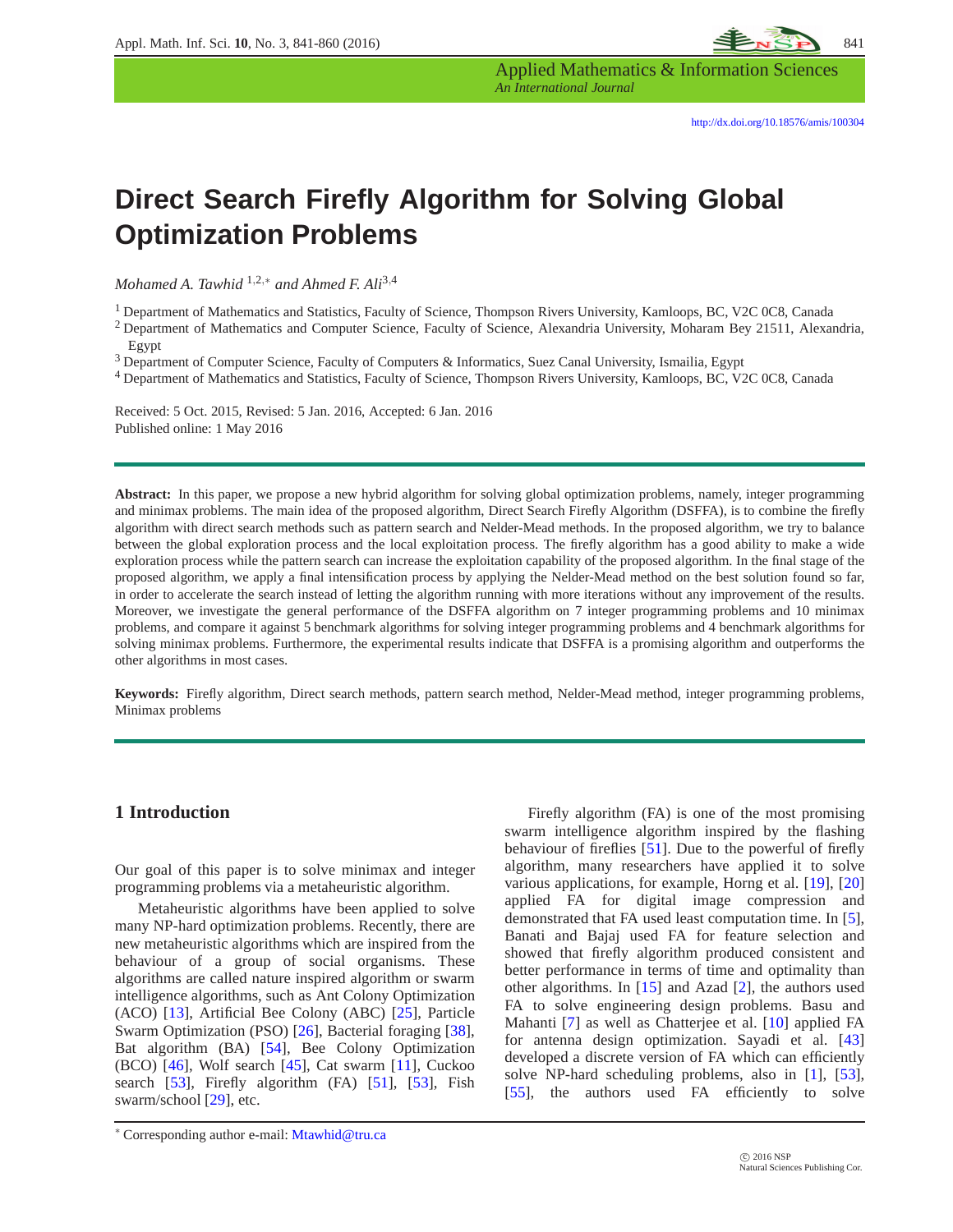multi-objective load dispatch problems. Furthermore, in [\[37\]](#page-18-9), [\[43\]](#page-18-7), [\[56\]](#page-18-10), FA have been applied for scheduling and traveling salesman problem in a promising way.

The above-mentioned algorithms have been widely used to solve unconstrained and constrained problems and their applications. However these algorithms have been applied in a few works to solve minimax and integer programming problems, although the variety of many real life applications for these two problems such as warehouse location problem, VLSI (very large scale integration) circuits design problems, robot path planning problems, scheduling problem, game theory, engineering design problems, [\[12\]](#page-17-12), [\[35\]](#page-18-11), [\[57\]](#page-18-12).

An integer programming problem is a mathematical optimization problem in which all of the variables are restricted to be integers. The unconstrained integer programming problem can be defined as follow.

$$
min f(x), \ \ x \in S \subseteq \mathbb{Z}^n,\tag{1}
$$

where  $\mathbb Z$  is the set of integer variables,  $S$  is a not necessarily bounded set.

One of the most famous exact integer programming algorithms is Branch and Bound (BB). However it suffers from high complexity, since it explores a hundred of nodes in a big tree structure when we solve a large scale problems. Recently, there are some efforts to apply some of swarm intelligence algorithms to solve integer programming problems such as ant colony algorithm [\[23\]](#page-17-13),  $[24]$ , artificial bee colony algorithm  $[3]$ ,  $[47]$ , particle swarm optimization algorithm [\[39\]](#page-18-14), cuckoo search algorithm [\[48\]](#page-18-15) and firefly algorithm[\[4\]](#page-17-16).

We consider another optimization problem in this paper, namely, minimax problem. The general form of the minimax problem [\[50\]](#page-18-16) can be defined as

$$
\min \, F(x) \tag{2}
$$

where

$$
F(x) = \max f_i(x), \quad i = 1, \dots, m
$$
 (3)

with  $f_i(x)$ :  $S \subset \mathbb{R}^n \to \mathbb{R}, i = 1, \ldots, m$ .

The nonlinear programming problems, with inequality constraints, of the form

min  $F(x)$ ,  $g_i(x) \geq 0, \quad i = 2, \ldots, m,$ 

can be transformed into the following minimax problem

<span id="page-1-0"></span>
$$
\min \max f_i(x), \quad i = 1, \dots, m \tag{4}
$$

where

<span id="page-1-1"></span>
$$
f_1(x) = F(x),
$$
  
\n
$$
f_i(x) = F(x) - \alpha_i g_i(x),
$$
  
\n
$$
\alpha_i > 0, \quad i = 2, ..., m.
$$
\n(5)

It has been proved that for sufficiently large  $\alpha_i$ , the optimum point of the minimax problem, coincides with the optimum point of the nonlinear programming problem [\[6\]](#page-17-17).

One of the common gradient based approaches for solving minimax problems is Sequential Quadratic Programming (SQP). Starting from an initial approximation of the solution, a Quadratic Programming (QP) problem is solved at each iteration of the SQP method, yielding a direction in the search space.

There are other algorithms based on a smooth techniques have been applied for solving minimax problems. These techniques are solving a sequence of smooth problems, which approximate the minimax problems in the limit [\[30\]](#page-18-17), [\[40\]](#page-18-18), [\[50\]](#page-18-16). The algorithms based in theses techniques aim to generate a sequence of approximations, which converges to Kuhn-Tucker point of the minimax problem, for a decreasing sequence of positive smoothing parameters. However, the drawback of theses algorithms is these parameters are small too fast and the smooth problems become significantly ill-conditioned.

Some swarm intelligence algorithms have been applied to solve minimax problems such as PSO [\[39\]](#page-18-14). The main drawback of applying swarm intelligence algorithms for solving minimax and integer programming problems is that they are a population based methods which are computationally expensive.

The main objective of this paper is to produce a new hybrid swarm intelligence algorithm by combining the direct search methods with the firefly algorithm in order to solve minimax and integer programming problems [\[18\]](#page-17-18). In the proposed algorithm, we try to overcome the expensive computation time of applying other swarm intelligence algorithms. Invoking the pattern search method can accelerate the search, while applying the Nelder-Mead method can avoid running the algorithm more iterations around the optimal solution without any improvements.

Moreover, we investigate the general performance of the proposed FA on well-known benchmark functions and compare its results against different algorithms. We call the proposed algorithm, Direct Search Firefly Algorithm (DSFFA). In this algorithm, we try to combine the firefly algorithm, with its good capability of exploring the search space, and two of the most promising direct search methods, pattern search and Nelder-Mead methods as local search methods.

We investigate the general performance of the DSFFA algorithm on 7 integer programming problems and 10 minimax problems and compare it against 5 benchmark algorithms for solving integer programming problems and 4 benchmark algorithms for solving minimax problems. The experimental results indicate that DSFFA is a promising algorithm and outperforms the other algorithms in most cases.

The rest of this paper is organized as follows. In Section [2,](#page-2-0) we highlight the applied direct search methods. In Section [3,](#page-3-0) we present the standard firefly algorithm and its main components. We describe the proposed algorithm and its main structure in Section [4.](#page-6-0) In Section [5,](#page-6-1) we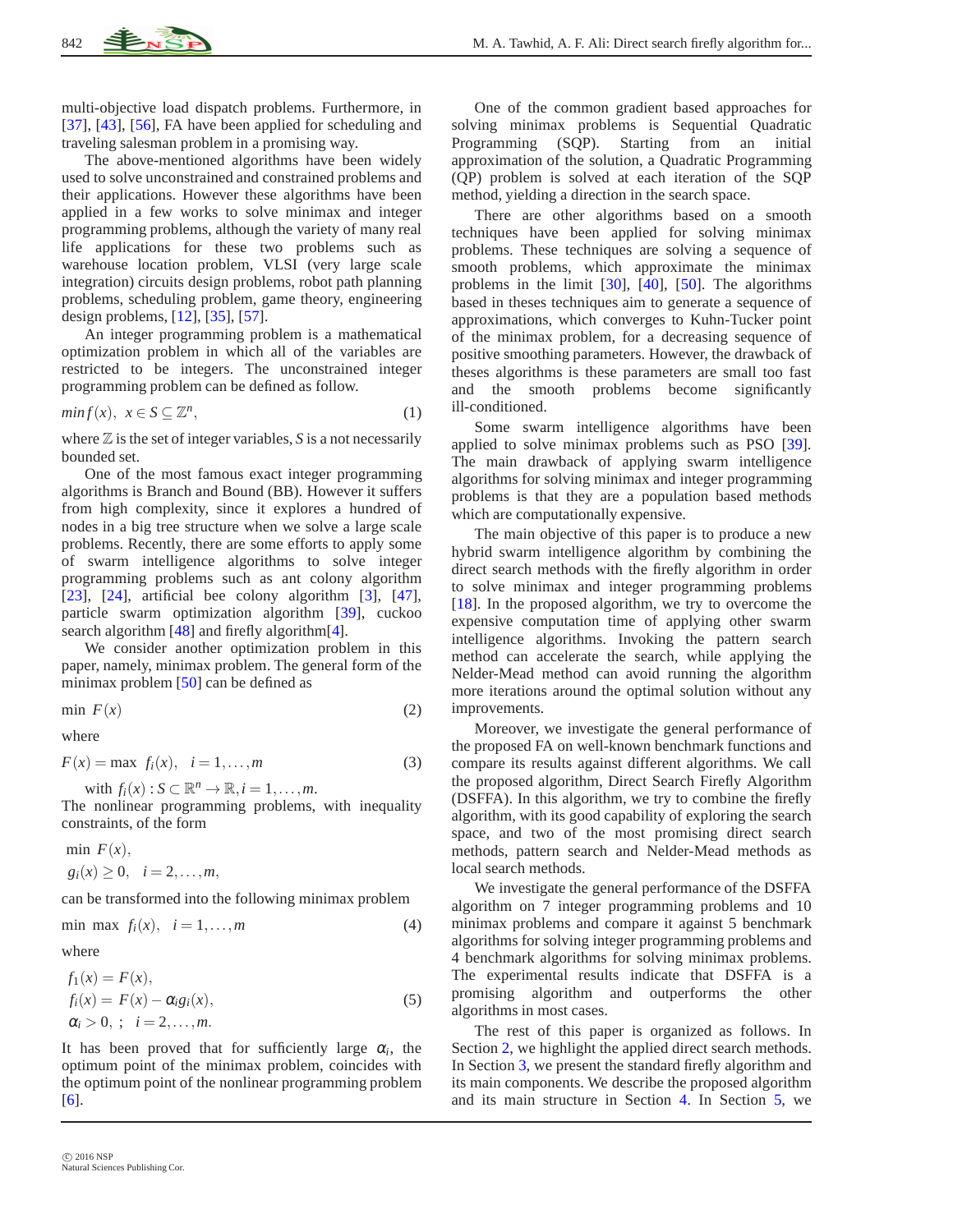<span id="page-2-4"></span>**Table 1:** The parameters of the pattern search algorithm.

| parameter | definition                       |
|-----------|----------------------------------|
|           | Initial mesh size                |
| d         | Variable dimension               |
| σ         | Reduction factor of mesh size.   |
| m         | Pattern search repetition number |
| £         | Tolerance                        |

present the numerical experimental results. Finally, we give the conclusion of the paper in Section [6.](#page-16-0)

# <span id="page-2-0"></span>**2 Definition of the problems and an overview of the applied algorithms**

In this section and its subsections, we give an overview the pattern search method and the Nelder-Mead method.

### *2.1 Pattern search method*

Direct search method is a method for solving optimization problem that dose not require any information about the gradient of the objective function. Pattern search method is one of the most applied direct search methodS to solve global optimization problems. The pattern search method (PS) was proposed by Hook and Jeeves (HJ) [\[21\]](#page-17-19). In PS method, there are two type of moves, the exploratory moves and the pattern moves. In the exploratory moves a coordinate search is applied around a selected solution with a step length of  $\Delta$  as shown in Algorithm [1.](#page-2-1) If the function value of the new solution is better than the current solution, the exploratory move is successful. Otherwise, the step length is reduced as in [\(6\)](#page-2-2). If the exploratory move is successful, then the pattern search is applied in order to generate the iterate solution. If the iterate solution is better than the current solution, the exploratory move is applied on the iterate solution and the iterate solution is accepted as a new solution. Otherwise, if the exploratory move is unsuccessful, the pattern move is rejected and the step length  $\Delta$  is reduced. The operation is repeated until termination criteria are satisfied. The algorithm of HJ pattern search and the main steps of it are presented in Algorithm [2.](#page-2-3) The parameters in Algorithms [1](#page-2-1) and [2](#page-2-3) are reported in Table [1.](#page-2-4)

We can summarize the pattern search algorithm in the following steps.

- **–Step 1.** The algorithm starts by setting the initial values of the mesh size  $\Delta_0$ , reduction factor of mesh size  $\sigma$ and termination parameter  $\varepsilon$ .
- **–Step 2.** Apply exploratory search as shown in algorithm [1](#page-2-1) by calculating  $f(x^k)$  in order to obtain a new base point
- **–Step 3.** If the exploratory move is successful, perform pattern search move, otherwise check the value of the

#### <span id="page-2-1"></span>**Algorithm 1** Exploratory search

**INPUT:** Get the values of  $x^0$ , *k*,  $\Delta_0$ , *d* **OUTPUT:** New base point  $x^k$ 

1: Set  $i = 1$ 2: Set  $k = 1$ 3: **repeat** 4: Set  $x_i^k = x_i^{k-1} + \Delta_{k-1} x_i^{k-1}$ 5: **if**  $f(x_i^k) < f(x_i^{k-1})$  **then** 6: Set  $x_i^{k+1} = x_i^k$ 7: **end if** 8: Set  $i = i + 1$ 9:  $\text{Set } k = k + 1$ 10: **until**  $i < d$ 

<span id="page-2-3"></span>

| Algorithm 2 The basic pattern search algorithm |  |  |  |  |
|------------------------------------------------|--|--|--|--|
|------------------------------------------------|--|--|--|--|

**INPUT:** Get the values of *x*

**OUTPUT:** best solution *x* ∗

- 1: Set the values of the initial values of the mesh size  $\Delta_0$ , reduction factor of mesh size  $\sigma$  and termination parameter ε
- 2: Set  $k = 1$  {**Parameter setting**}
- 3: Set the starting base point  $x^{k-1}$  {**Initial solution**}

4: **repeat**

- 5: Perform exploratory search as shown in Algorithm [1](#page-2-1)
- 6: **if** exploratory move success **then**

7: Go to 16

- 8: **else**
- 9: **if**  $\|\Delta_k\| < \varepsilon$ , then
- 10: Stop the search and the current point is *x* ∗
- 11: **else**
- 12: Set  $\Delta_k = \sigma \Delta_{k-1}$  {**Incremental change reduction**}
- 13: Go to 5
- 14: **end if**
- 15: **end if**
- 16: Perform pattern move, where  $x_p^{k+1} = x^k + (x^k x^{k-1})$
- 17: Perform exploratory move with  $x_p$  as the base point
- 18: Set  $x^{k+1}$  equal to the output result exploratory move
- 19: **if**  $f(x_p^{k+1}) < f(x^k)$  then
- 20: Set  $x^{k-1} = x^k$
- 21: Set  $x^k = x^{k+1}$  {**New base point**}
- 22: Go to 16
- 23: **else**
- 24: Go to 9 {**The pattern move fails**}
- 25: **end if**
- 26: Set  $k = k + 1$ 27: **until**  $k \le m$

mesh size  $\Delta$ , if  $\Delta < \varepsilon$ , where  $\varepsilon$  is a very small value, stop the search and produces the current solution.

**–Step 4.** If the exploratory move fails and  $\Delta$  is not less than  $\varepsilon$ , reduce the mesh size as shown in the following equation

```
\Delta_k = \sigma \Delta_{k-1} (6)
```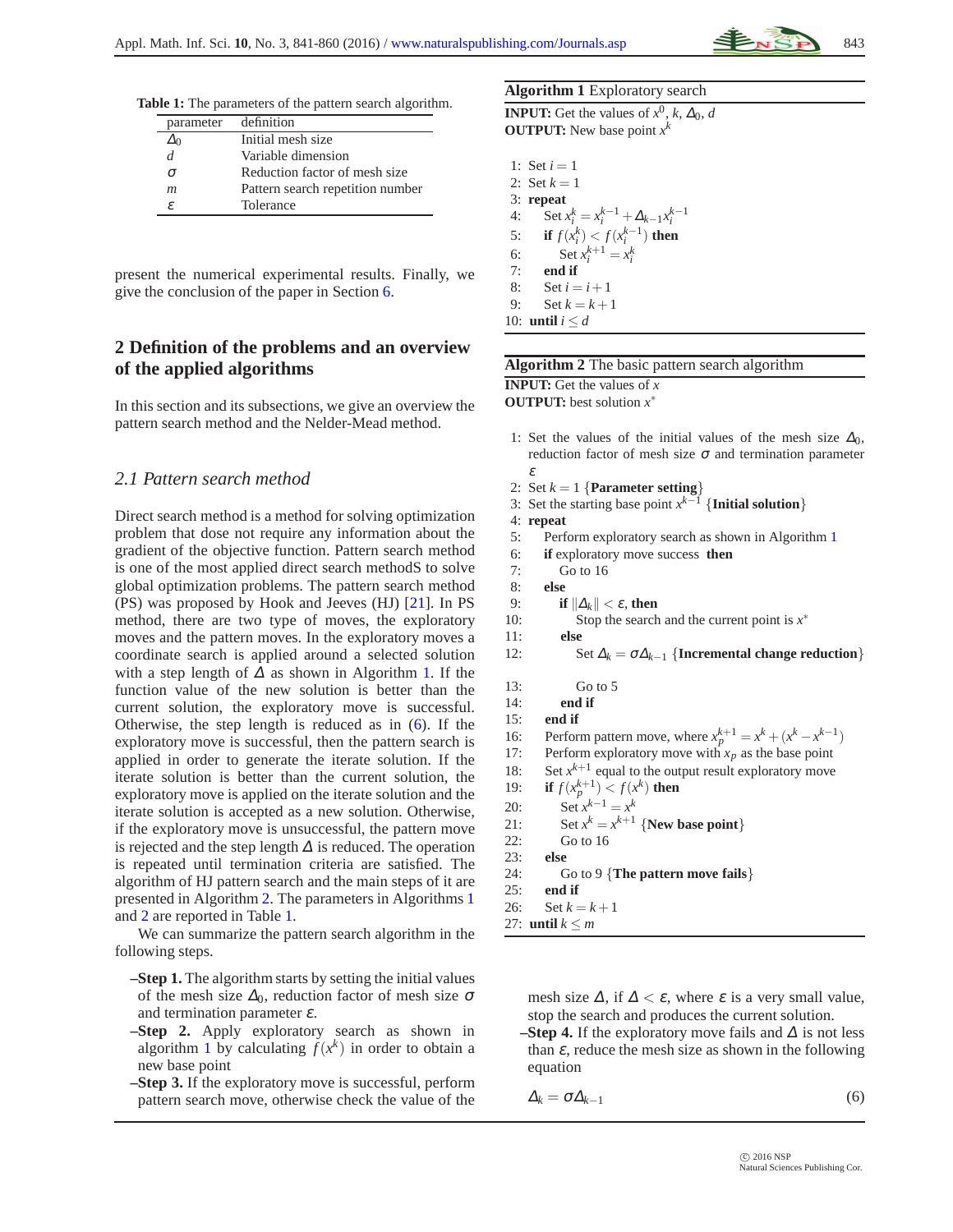- **–Step 5.** Apply pattern move by calculating  $x_p$ , where  $x_p^{k+1} = x^k + (x^k - x^{k-1}).$
- **–Step 6.** Set  $x_p$  as a new base point and apply exploratory move on it.
- **–Step 7.** If the pattern move is successful, repeat the pattern search move on the new point, otherwise the pattern search fails and reduces the mesh size as in [\(6\)](#page-2-2). **–Step 8.** The steps are repeated until the termination
- criteria are satisfied (number of iterations).

### *2.2 Nelder Mead method*

Nelder and Mead in 1965 [\[34\]](#page-18-19) proposed the Nelder-Mead algorithm (NM). NM algorithm is one of the most popular derivative-free nonlinear optimization algorithms. It starts with  $n+1$  points (vertices)  $x_1, x_2, \ldots, x_{n+1}$ . The vertices are evaluated, ordered and re-labeled in order to assign the best point and the worst point. In minimization problems, the  $x_1$  is considered as the best vertex or point if it has the minimum value of the objective function, while the worst point  $x_{n+1}$  with the maximum value of the objective function. At each iteration, new points are computed, along with their function values, to form a new simplex. Four scalar parameters must be specified to define a complete Nelder-Mead algorithm: coefficients of reflection  $ρ$ , expansion  $χ$ , contraction  $τ$ , and shrinkage  $φ$ . These parameters are chosen to satisfy  $\rho > 0$ ,  $\gamma > 1$ ,  $0 < \tau < 1$ , and  $0 < \phi < 1$ . The main steps of the Nelder-Mead algorithm are presented as shown below in Algorithm [3.](#page-5-0) The Nelder-Mead algorithm starts with  $n+1$  vertices  $x_i$ ,  $i = 1, ..., n+1$ , which are evaluated by calculation their fitness function values. The vertices are ordered according to their fitness functions. The reflection process starts by computing the reflected point  $x_r = \bar{x} + \rho(\bar{x} - x_{(n+1)})$ , where  $\bar{x}$  is the average of all points except the worst. If the reflected point  $x_r$  is lower than the *nth* point  $f(x_n)$  and greater than the best point  $f(x_1)$ , then the reflected point is accepted and the iteration is terminated. If the reflected point is better than the best point, then the algorithm starts the expansion process by calculating the expanded point  $x_e = \bar{x} + \chi(x_r - \bar{x})$ . If  $x_e$  is better than the reflected point *nth*, the expanded point is accepted, Otherwise the reflected point is accepted and the iteration is terminated. If the reflected point  $x_r$  is greater than the  $nth$  point  $x_n$  the algorithm starts a contraction process by applying an outside *xoc* or inside contraction *xic* depending on the comparison between the values of the reflected point  $x_r$  and the *nth* point  $x_n$ . If the contracted point *xoc* or *xic* is greater than the reflected point  $x_r$ , the shrink process is starting. In the shrink process, the points are evaluated and the new vertices of simplex at the next iteration will be  $x'_2, \ldots, x'_{n+1}$ , where  $x' = x_1 + \phi(x_i - x_1), i = 2, \ldots, n + 1.$ 

In Figure [1,](#page-4-0) we present an example in order to explain the main steps of the Nelder-Mead algorithm in two dimensions.

- **–Step 1.** Given the current solution *x*, two neighbourhood trial points  $y_1$  and  $y_2$  are generated in a neighbourhood of *x* as shown in Figure [1](#page-4-0) (a).
- **–Step 2.** A simplex is constructed in order to find a local trial point as shown in Figure [1](#page-4-0) (b).
- **–Step 3.** If  $y_2$  is a worst point, we apply the Nelder-Mead algorithm to find a better movement, as shown in Figure [1](#page-4-0) (c). If we find a better movement, we refer to this point as a local trial point.

### <span id="page-3-0"></span>**3 Overview of the firefly algorithm**

In the following subsection, we will give an overview of the main concepts and structure of the firefly algorithm as follows.

### *3.1 Main concepts*

The firefly algorithm (FA) is a population based metaheuristic algorithm. FA was proposed by Xin-She Yang in late 2007 and 2008 [\[52\]](#page-18-20), [\[53\]](#page-18-4). FA has been inspired from the behaviour of the swarm such as bird folks, insects, fish schooling in nature. According to many recent publications, FA is a promising algorithm and outperforms other metaheuristic algorithms such as genetic algorithm [\[32\]](#page-18-21), [\[51\]](#page-18-5), [\[52\]](#page-18-20), [\[53\]](#page-18-4). FA has three flashing characteristics and idealized rules, which are inspired from the real fireflies. We can summarize these rules as follows:

- 1.All fireflies are unisex and they will move to other fireflies regardless of their sex.
- 2.The attractiveness of the firefly is proportional to its brightness and it decreases as the distance from the other firefly increases. The less brighter firefly will move towards the brighter one. The firefly will move randomly if there is no brighter firefly than a particular one.
- 3.The brightness of a firefly is determined by the value of the objective function.

### *3.2 Attractiveness and brightness*

In the firefly algorithm, the attractiveness of a firefly is determined by its brightness which is associated with the objective function. The firefly with the less bright is attracted to the brighter firefly. The brightness (light intensity) *I* of firefly decreases with the distance from its source, and light is absorbed by the environment. It is known that light intensity  $I(r)$  varies following the inverse square law as follows

<span id="page-3-1"></span>
$$
I(r) = \frac{I_0}{r^2},\tag{7}
$$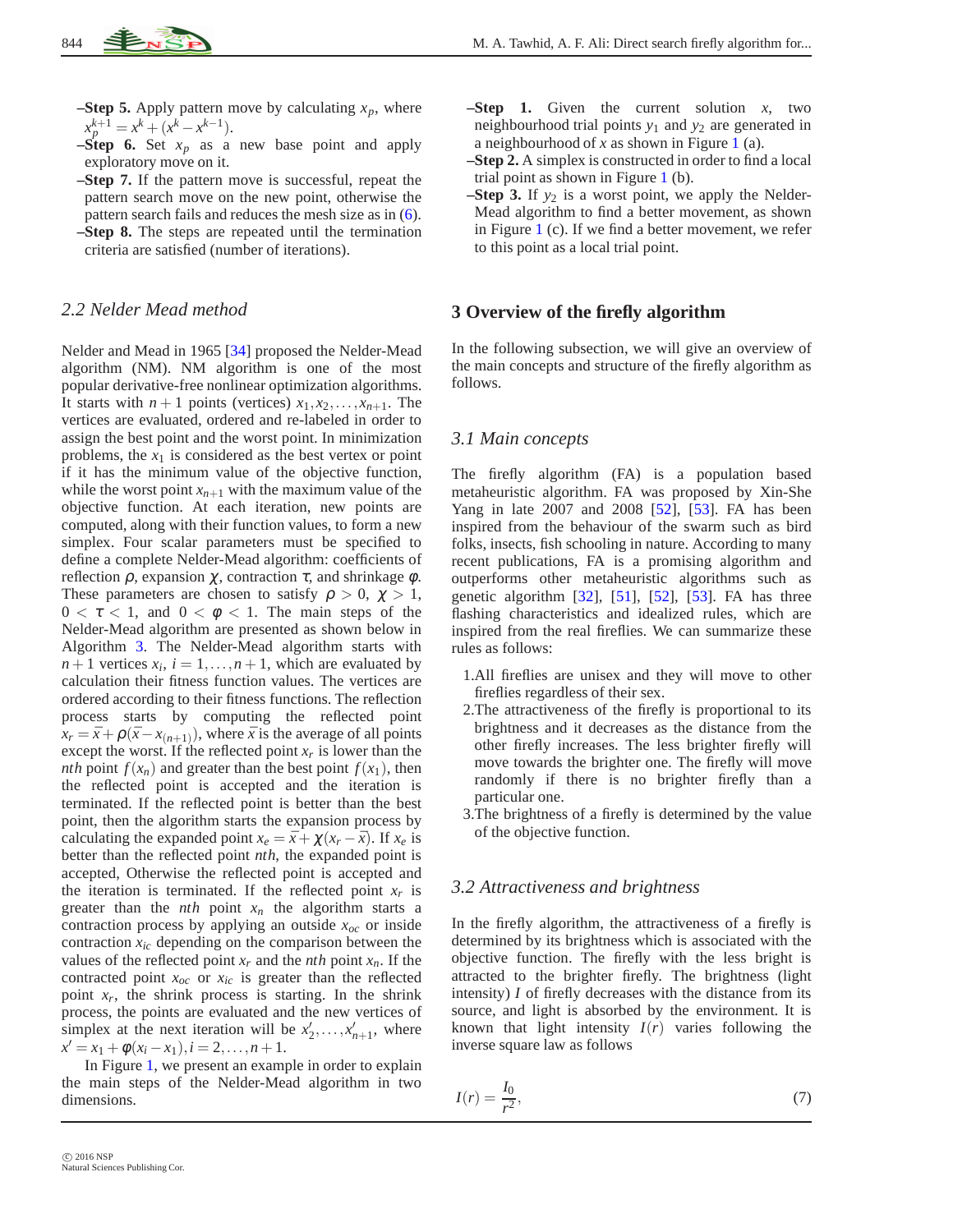

**Fig. 1:** Nelder-Mead search strategy in two dimensions.

<span id="page-4-0"></span>where  $I_0$  is the light intensity at the source,  $r$  is the distance between any two fireflies. With the fixed light absorption coefficient  $\gamma$  and in order to avoid singularity at  $r = 0$  in the expression in  $(7)$ . The combined effect of both the inverse square low and absorption can be approximated to Gaussian form, i.e.,

$$
I(r) = I_0 e^{-\gamma r^2},\tag{8}
$$

Since a firefly attractiveness is proportional to the light the intensity, the attractiveness function of the firefly can be defined as

<span id="page-4-3"></span>
$$
B(r) = B_0 e^{-\gamma r^2},\tag{9}
$$

where  $B_0$  is the initial attractiveness at  $r = 0$ 

### *3.3 The distance between two fireflies*

At the position  $x_i$  and  $x_j$ , the distance between any two fireflies *i* and *j* can be defined as Euclidian or Cartesian distance as in [\[32\]](#page-18-21), [\[52\]](#page-18-20), [\[53\]](#page-18-4), i.e.,

<span id="page-4-1"></span>
$$
r_{ij} = ||x_i - x_j|| = \sqrt{\sum_{k=1}^d (x_{i,k} - x_{j,k})^2},
$$
\n(10)

where  $x_{i,k}$  is the  $kth$  component of spatial coordinates  $x_i$  of *ith* firefly and *d* is the number of dimensions. For  $d = 2$ , [\(10\)](#page-4-1) can be written as

$$
r_{ij} = \sqrt{(x_i - x_j)^2 + (y_i - y_j)^2}.
$$
 (11)

### *3.4 Firefly movement*

The firefly *i* is attracted and moved to the firefly *j* if the firefly *j* is brighter than firefly *i*. The movement of the firefly *i* to firefly *j* can be defined as

<span id="page-4-2"></span>
$$
x_i = x_i + \beta_0 \exp(-\gamma r_{ij}^2)(x_j - x_i) + \alpha (rand - 0.5).
$$
 (12)

In  $(12)$ , the first term is the current position of a firefly, the second term is the attractiveness of the firefly to light intensity seen by neighbour fireflies and the third term is the random movement of firefly when there are no brighter firefly. The coefficient  $\alpha$  is a randomization parameter, where  $\alpha \in [0,1]$ , while rand is a random number, *rand*  $\in$  [0, 1].

### *3.5 Special cases*

The firefly algorithm has two special cases based on the absorption coefficient  $\gamma$ . The first case when  $\gamma = \infty$ , in this case, the attractiveness to light intensity is almost zero and the fireflies cannot see each other. Therefore, the firefly algorithm behaves like a random walk method.

The second case, when  $\gamma = 0$ , the light intensity does not decreases as the distance *r* between two fireflies increases and the attractive coefficient is constant  $\beta = \beta_0$ . In this case the firefly algorithm corresponds to the standard particle swarm optimization algorithm (PSO).

## *3.6 Firefly algorithm*

In this subsection, we highlight the main steps of the standard Firefly algorithm (FFA)as shown in Algorithm [4](#page-5-1) as follows.

**–Step 1.** The algorithm starts with the initial values of the most important parameters such as the randomization parameter  $\alpha$ , firefly attractiveness  $\beta_0$ ,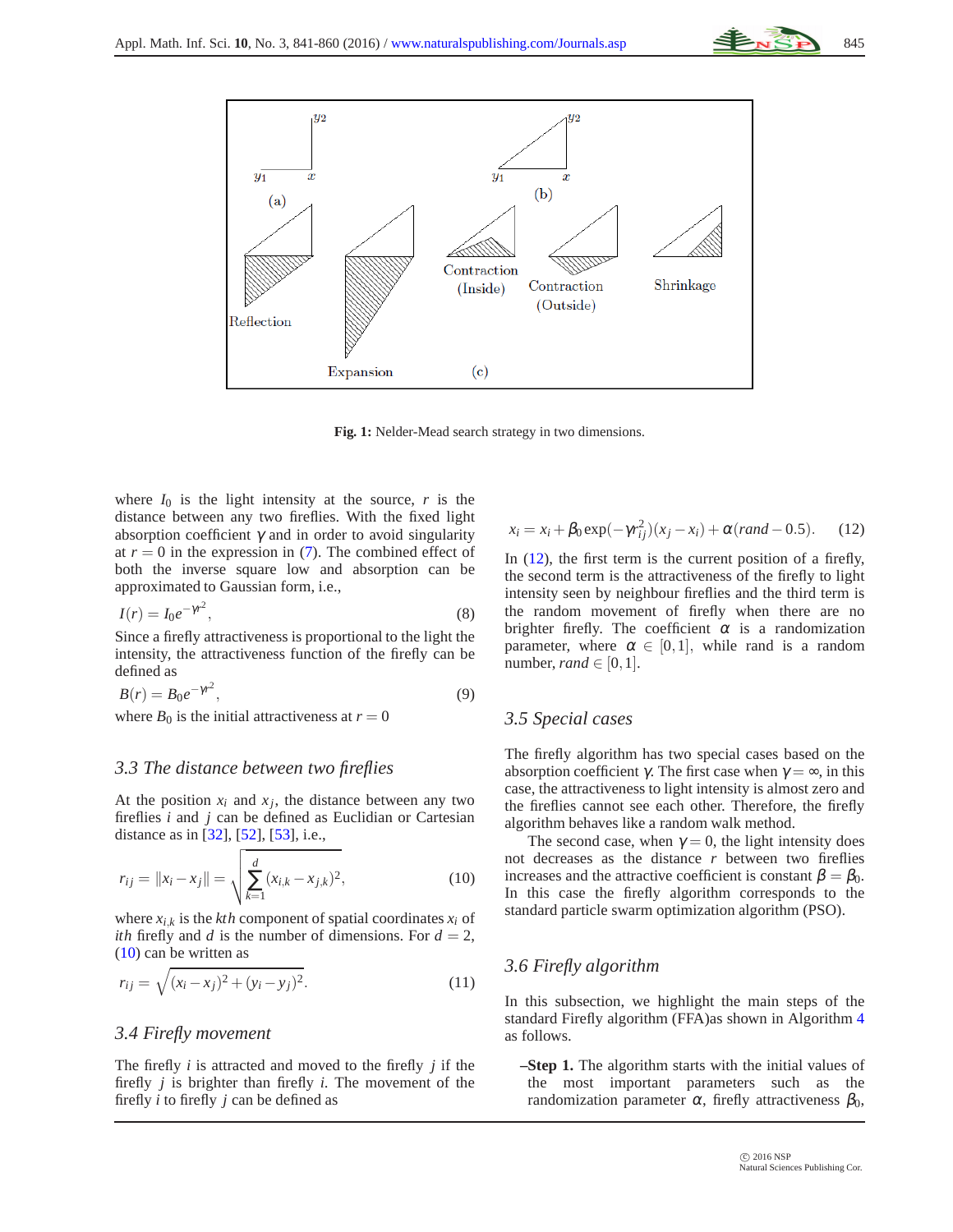

#### <span id="page-5-0"></span>**Algorithm 3** The Nelder-Mead Algorithm

**1.** Let  $x_i$  denote the list of vertices in the current simplex,  $i =$  $1, \ldots, n+1$ . **2. Order.** Order and re-label the  $n+1$  vertices from lowest function value  $f(x_1)$  to highest function value  $f(x_{n+1})$  so that  $f(x_1) \leq f(x_2) \leq \ldots \leq f(x_{n+1}).$ **3. Reflection**. Compute the reflected point  $x_r$  by  $x_r = \bar{x} + \rho(\bar{x} - x_{(n+1)})$ , where  $\bar{x}$  is the centroid of the *n* best points,  $\bar{x} = \sum (x_i/n), i = 1, \ldots, n.$ **if**  $f(x_1) \leq f(x_r) < f(x_n)$  **then** replace  $x_{n+1}$  with the reflected point  $x_r$  and go to Step 7. **end if 4. Expansion**. **if**  $f(x_r) < f(x_1)$  **then** Compute the expanded point  $x_e$  by  $x_e = \bar{x} + \chi(x_r - \bar{x})$ . **end if if**  $f(x_e) < f(x_r)$  **then** Replace  $x_{n+1}$  with  $x_e$  and go to Step 7. **else** Replace  $x_{n+1}$  with  $x_r$  and go to Step 7. **end if 5. Contraction. if**  $f(x_r) \geq f(x_n)$  **then** Perform a contraction between  $\bar{x}$  and the best among  $x_{n+1}$ and  $x_r$ . **end if if**  $f(x_n) \leq f(x_r) < f(x_{n+1})$  **then** Calculate  $x_{oc} = \bar{x} + \tau(x_r - \bar{x})$  { *Outside contract.*} **end if if**  $f(x_{oc}) \leq f(x_r)$  **then** Replace  $x_{n+1}$  with  $x_{oc}$  and go to Step 7. **else** Go to Step 6. **end if if**  $f(x_r) \geq f(x_{(n+1)})$  **then** Calculate  $x_{ic} = \bar{x} + \tau(x_{n+1} - \bar{x})$ . {*Inside contract*} **end if if**  $f(x_{ic}) \geq f(x_{(n+1)})$  **then** replace  $x_{n+1}$  with  $x_{ic}$  and go to Step 7. **else** go to Step 6. **end if 6. Shrink**. Evaluate the *n* new vertices  $x' = x_1 + \phi(x_i - x_1), i = 2, \ldots, n + 1.$ Replace the vertices  $x_2, \ldots, x_{n+1}$  with the new vertices  $x'_2, \ldots, x'_{n+1}$ . **7. Stopping Condition**. Order and re-label the vertices of the new simplex as  $x_1, x_2, \ldots, x_{n+1}$  such that  $f(x_1) \le f(x_2) \le \ldots \le f(x_n)$  $f(x_{n+1})$ **if**  $f(x_{n+1}) - f(x_1) < \varepsilon$  **then** Stop, where  $\varepsilon > 0$  is a small predetermined tolerance. **else** Go to Step 3. **end if**

media light absorption coefficient γ, population size *P* and finally the maximum generation number *MGN* which is the standard termination criterion in the algorithm.

**–Step 2.** The initial population  $x_i$ ,  $i = \{1, ..., P\}$  is randomly generated and the fitness function of each solution  $f(x_i)$  in the population is evaluated by calculating its corresponding objective function.

**–Step 3.** The following steps are repeated until the termination criterion satisfied which is to reach the desired number of iterations *MGN*

**Step 3.1.** For each  $x_i$  and  $x_j$ ,  $i = \{1, \ldots, P\}$  and  $j = \{1, \ldots, i\}$ , if the objective function of firefly *j* is better than the objective function of firefly *i*, then firefly *i* will move towards the firefly *j* as in [\(12\)](#page-4-2).

**Step 3.2.** Obtain attractive varies with distance *r* via  $\exp(-\gamma r^2)$  as in [\(9\)](#page-4-3).

**Step 3.3.** Evaluate each solution  $x_i$  in the population and update the corresponding light intensity *I<sup>i</sup>* of each solution.

**Step 3.4.** Rank the fireflies and find the current best solution *xbest* .

**–Step 4.** Produce the best found solution so far.

#### <span id="page-5-1"></span>**Algorithm 4** Firefly algorithm

|  |  |  | 1: Set the initial values of the randomization parameter $\alpha$ ,              |  |
|--|--|--|----------------------------------------------------------------------------------|--|
|  |  |  | firefly attractiveness $\beta_0$ , media light absorption coefficient $\gamma$ , |  |
|  |  |  | population size $P$ and maximum generation number $MGN$ .                        |  |

- 2: Generate the initial population  $x_i$  randomly,  $i = \{1, \ldots, P\}$ {**Initialization**}
- 3: Evaluate the fitness function  $f(x_i)$  of all solutions in the population
- 4: Light intensity  $I_i$  at  $x_i$  is determined by  $f(x_i)$

5: Set  $t = 0$ 

6: **repeat**

7: **for**  $(i = 1; i < P; i++)$  **do** 

8: **for**  $(j = 1; j < i; j++)$  **do** 

9: **if**  $I_i^{(t+1)}$ ) <  $I_j^{(t+1)}$ ) then

10: Move firefly *i* towards *j*

11: **end if**

- 12: Obtain attractiveness  $β$ , where  $β(r) = β_0e^{-\gamma r^2}$
- 13: Evaluate the fitness function  $f(x_i)$  of all solutions in the population

14: Update light intensity  $I_i$ <br>15: **end for** 

# end for

- 16: **end for**
- 17: Rank the solutions and keep the best solution *xbest* found so far in the population
- 18:  $t = t + 1$
- 19: **until** *t* < *MGN*
- 20: Produce the optimal solution.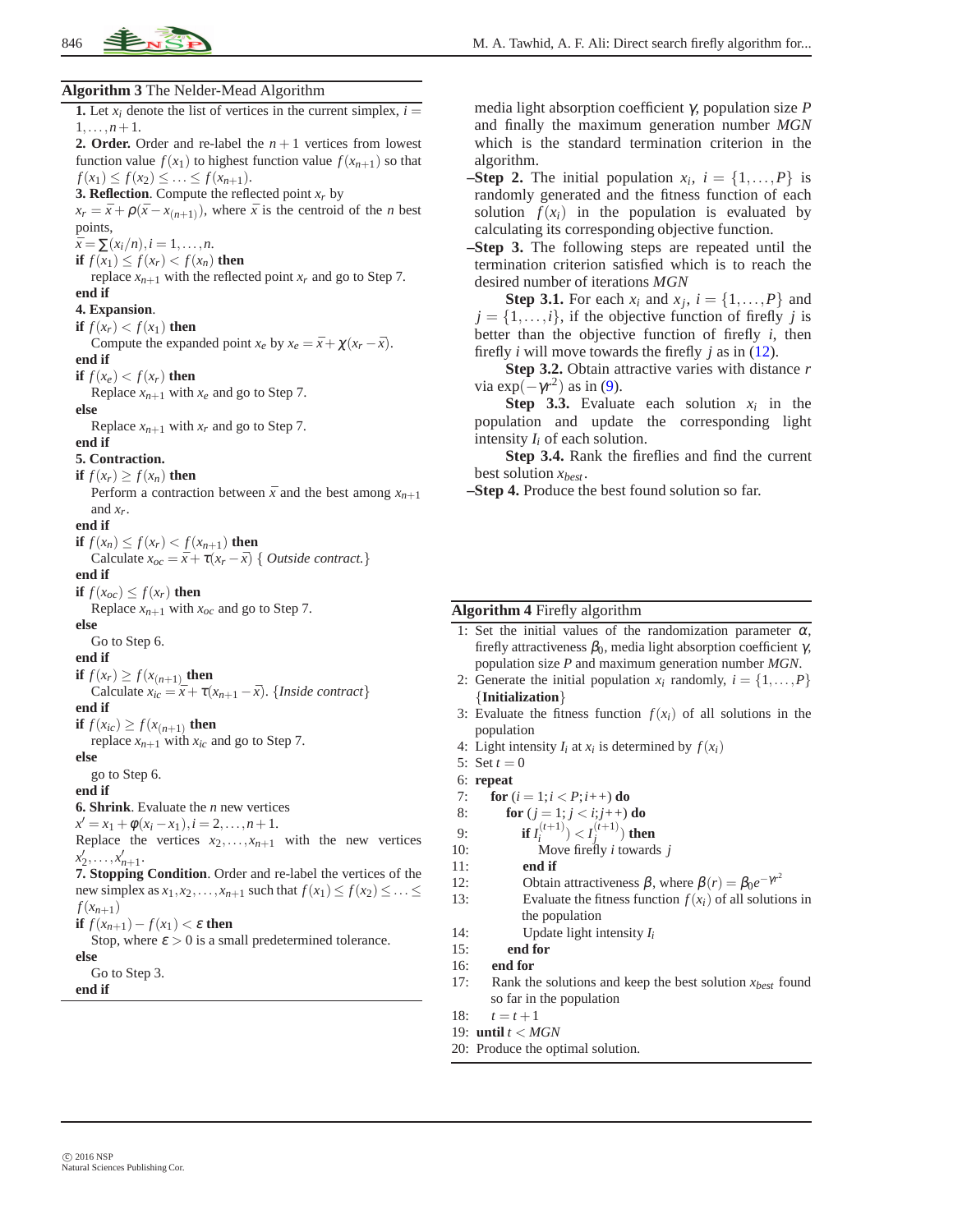## <span id="page-6-0"></span>**4 The proposed DSFFA algorithm**

In this section, we present the proposed DSFFA algorithm in details and report all DSFFA parameters and their best values in Table [2.](#page-6-2)

### <span id="page-6-3"></span>**Algorithm 5** DSFFA algorithm

- 1: Set the initial values of the randomization parameter  $\alpha$ , firefly attractiveness  $\beta_0$ , media light absorption coefficient  $\gamma$ , population size *P* and maximum generation number *MGN*.
- 2: Generate the initial population  $x_i$  randomly,  $i = \{1, ..., P\}$ {**Initialization**}
- 3: Evaluate the fitness function  $f(x_i)$  of all solutions in the population
- 4: Light intensity  $I_i$  at  $x_i$  is determined by  $f(x_i)$
- 5: Set  $t = 0$
- 6: **repeat**
- 7: **for**  $(i = 1; i < P; i++)$  **do**
- 8: **for**  $(j = 1; j < i; j++)$  **do**
- 9: **if**  $I_i^{(t+1)}$ ) <  $I_j^{(t+1)}$ ) then
- 10: Move firefly *i* towards *j*
- 11: **end if**
- 12: Obtain attractiveness  $β$ , where  $β(r) = β_0e^{-\gamma r^2}$
- 13: Evaluate the fitness function  $f(x_i)$  of all solutions in the population
- 14: Update light intensity  $I_i$ <br>15: **end for**
- end for
- 16: **end for**
- 17: Rank the solutions and keep the best solution *xbest* found so far in the population
- 18: Apply pattern search method on the best solution *xbest* as shown in Algorithm [2](#page-2-3) {**Pattern search algorithm**}
- 19:  $t = t + 1$
- 20: **until** *t* < *MGN*
- 21: Apply Nelder-Mead method on the *Nelite* best solutions as shown in Algorithm [3](#page-5-0) {**Final intensification**}

We present the main steps of the proposed DSFFA algorithm in Algorithm [5](#page-6-3) and list it as follows.

**–Step 1.** The algorithm starts with the initial values of the randomization parameter  $\alpha$ , firefly attractiveness  $β_0$ , media light absorption coefficient γ, population size *P* and maximum generation number *MGN*.

**–Step 2.** The initial population is randomly generated  $x_i, i = \{1, \ldots, P\}.$ 

- **–Step 3.** Each solution in the population is evaluated by calculating its corresponding fitness value  $f(x_i)$ .
- **–Step 4.** The light intensity  $I_i$  of each solution  $x_i$  in the population is determined by its corresponding fitness value  $f(x_i)$ .
- **–Step 5.** The following steps are repeated until the termination criterion is satisfied which is to reach the desired number of iterations *MGN*.

**Step 5.1.** For each  $x_i$  and  $x_j$ ,  $i = \{1, \ldots, P\}$  and  $j = \{1, \ldots, i\}$ , if the objective function of firefly *j* is better than the objective function of firefly *i*, The firefly  $i$  will move towards the firefly  $j$  as in [\(12\)](#page-4-2).

**Step 5.2.** Obtain attractive varies with distance *r* via  $\exp(-\gamma r^2)$  as in [\(9\)](#page-4-3).

**Step 5.3.** Evaluate each solution  $x_i$  in the population and update the corresponding light intensity *I<sup>i</sup>* of each solution.

**Step 5.4.** Rank the fireflies and find the current best solution *xbest* .

**Step 5.5.** Apply the pattern search method as shown in Algorithm [2](#page-2-3) on the best found solution so far. The PS method is used in order to increase the exploitation capability of the proposed algorithm.

**–Step 6.** In order to accelerate the search and avoid running the algorithm with more iterations without any improvement in the results, we apply the Nelder-Mead method on the best found solution in the previous stage as a final intensification process.

### <span id="page-6-1"></span>**5 Numerical experiments**

In order to investigate the efficiency of the DSFFA , we present the general performance of it with different benchmark functions and compare the results of the proposed algorithm against variant algorithms. We program DSFFA via MATLAB and take the results of the comparative algorithms from their original papers. In the following subsections, we report the parameter setting of the proposed algorithm with more details and the properties of the applied test functions. Also, we present the performance analysis of the proposed algorithm with the comparative results between it and the other algorithms.

### *5.1 Parameter setting*

In Table [2,](#page-6-2) we summarize the parameters of the DSFFA algorithm and their assigned values. These values are

**Table 2:** Parameter setting.

<span id="page-6-2"></span>

| Parameters | Definitions                                    | Values          |
|------------|------------------------------------------------|-----------------|
| P          | Population size                                | 20              |
| $\alpha$   | Randomization parameter                        | 0.5             |
| $p_0$      | Firefly attractiveness                         | 0.2             |
| γ          | Light absorption coefficient                   |                 |
| £.         | Step size for checking descent directions      | $10^{-3}$       |
| m          | Local PS repetition number                     |                 |
| Δ0         | Initial mesh size                              | $(U_i - L_i)/3$ |
| $\sigma$   | Reduction factor of mesh size                  | 0.01            |
| <b>MGN</b> | Maximum generation number                      | 2d              |
| Nelite     | No. of best solution for final intensification |                 |

based on the common setting in the literature and determined through our preliminary numerical experiments.

**–Population size** *P*. The experimental tests show that the best population size is  $P = 20$ , increasing this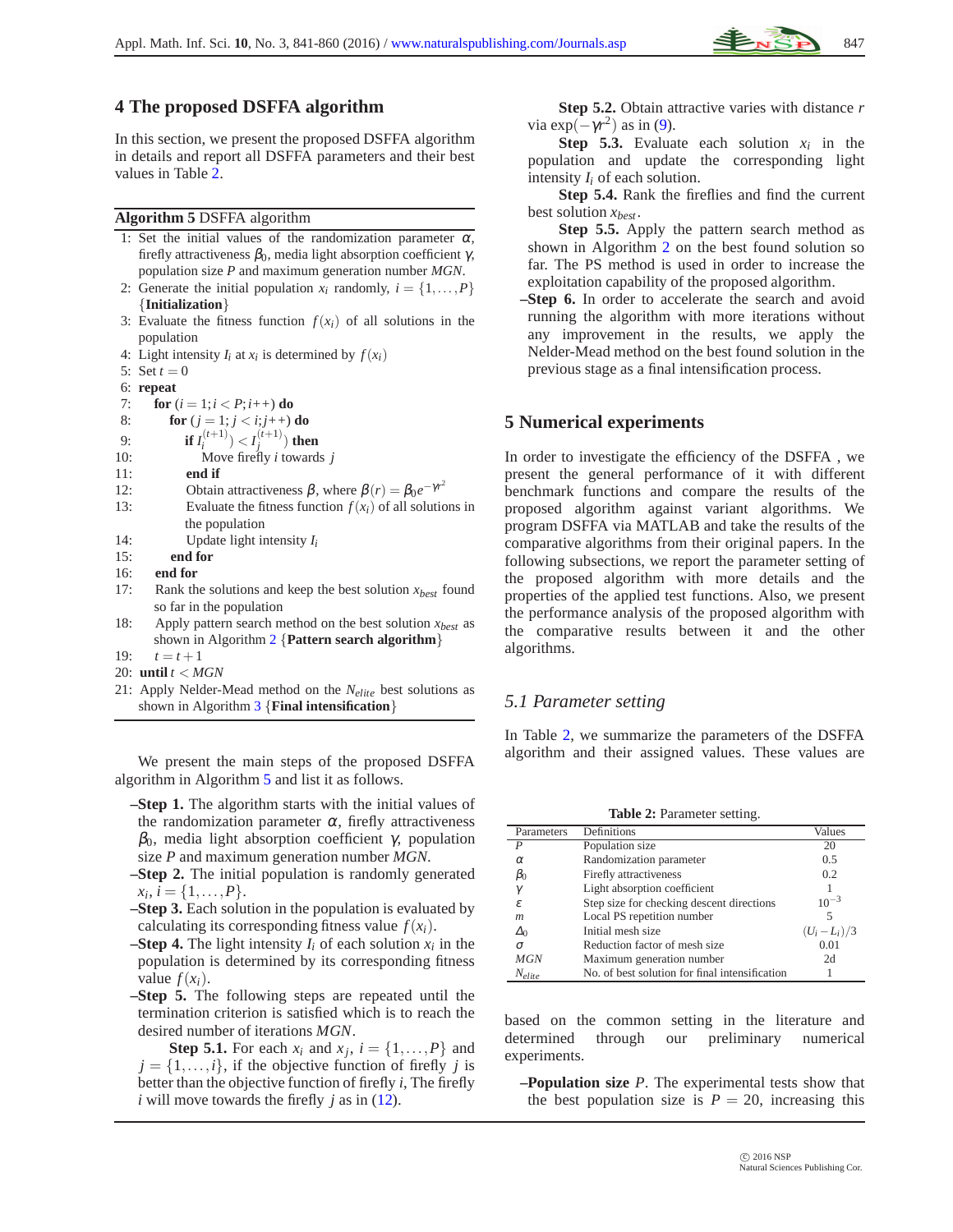number will increase the evaluation function values without any improvement in the obtained results.

**–Randomization parameter** <sup>α</sup>. The randomization parameter  $\alpha$  is one of the most important parameters in the firefly algorithm. In our proposed algorithm, we find that the quality of the solution is related to the value of  $\alpha$  parameter and obtain the best solution when we reduce the parameter  $\alpha$  with a geometric progression reduction as the cooling schedule of simulated annealing. In this paper, the experimental tests show that the best initial value of  $\alpha$  is  $\alpha_0 = 0.5$ and the value of  $\alpha$  is updated as the following.

$$
delta = 1 - \left(\frac{10^{(-4)}}{0.9}\right)^{(1/MGN)},
$$
  
\n
$$
\alpha = (1 - delta)\alpha.
$$
 (13)

- **–Firefly attractiveness**  $\beta_0$ . Firefly movement is based on the value of the attractiveness parameter  $\beta$  and updated as in [\(9\)](#page-4-3). We set the initial value of attractiveness parameters  $\beta_0 = 0.2$ .
- **–Media light absorption coefficient** γ. The firefly algorithm is very sensitive to media light absorption coefficient parameter γ. It turns out the best initial value of  $\gamma$  is 1.
- **–Pattern search parameters**. DSFFA uses PS as a local search algorithm in order to refine the obtained solution from the firefly algorithm at each iteration. In PS the mesh size is initialized as  $\Delta_0$ , in our experiments we set  $\Delta_0 = (U_i - L_i)/3$  and when no improvement achieved in the exploration search process, the mesh size is deducted by using shrinkage factor  $\sigma$ . The experimental results show that the best value of  $\sigma$  is 0.1. The PS steps are repeated *m* times, in order to increase the exploitation process of the algorithm. In our experiment, we set  $m = 3$  as a pattern search iteration number.
- **–Stopping condition parameters**. DSFFA terminates the search when the number of iterations reaches to the desired maximum number of iterations or any other terminations depending on the comparison with other algorithms. In our experiment, we set the value of the maximum iteration number  $MGN = 2d$ , where *d* is the dimension of the problems.
- **–Final intensification**. The best obtained solutions from the firefly algorithm and the pattern search method are collected in list in order to apply the Nelder-Mead method on them, the number of the solutions in this list is called  $N_{elit}$ . We set  $N_{elit} = 1$  in order to avoid increasing in the function evaluation value, .

# <span id="page-7-1"></span>*5.2 Integer programming optimization test problems*

We test the efficiency of the DSFFA algorithm on 7 benchmark integer programming problems (*FI*<sup>1</sup> −*FI*7). In

<span id="page-7-0"></span>**Table 3:** The properties of the Integer programming test functions.

| Function        | Dimension (d) | Bound        | Optimal    |
|-----------------|---------------|--------------|------------|
| $FI_1$          |               | $[-100 100]$ |            |
| $FI_{2}$        |               | $[-100100]$  |            |
| FI <sub>3</sub> |               | $[-100100]$  | $-737$     |
| $FI_4$          | 2             | $[-100 100]$ |            |
| FI              |               | $[-100100]$  |            |
| $FI_{6}$        | 2             | $[-100 100]$ | -6         |
| FІ7             |               | $[-100100]$  | $-3833.12$ |

Table [3,](#page-7-0) we list the properties of the benchmark functions (function number, dimension of the problem, problem bound and the global optimal of each problem) and report the functions with their definitions.

**Test problem 1** [\[42\]](#page-18-22). This problem is defined by

$$
FI_1(x) = ||x||_1 = |x_1| + \ldots + |x_n|.
$$

**Test problem 2** [\[42\]](#page-18-22). This problem is defined by

$$
FI_2 = x^T x = \begin{bmatrix} x_1 & \cdots & x_n \end{bmatrix} \begin{bmatrix} x_1 \\ \vdots \\ x_n \end{bmatrix}.
$$

**Test problem 3** [\[17\]](#page-17-20). This problem is defined by

$$
FI_3 = \begin{bmatrix} 15\ 27\ 36\ 18\ 12 \end{bmatrix} x
$$

$$
+x^T \begin{bmatrix} 35 & -20 & -10 & 32 & -10 \\ -20 & 40 & -6 & -31 & 32 \\ -10 & -6 & 11 & -6 & -10 \\ 32 & -31 & -6 & 38 & -20 \\ -10 & 32 & -10 & -20 & 31 \end{bmatrix} x.
$$

**Test problem 4** [\[17\]](#page-17-20). This problem is defined by

$$
FI_4(x) = (9x_1^2 + 2x_2^2 - 11)^2 + (3x_1 + 4x_2^2 - 7)^2
$$

**Test problem 5** [\[17\]](#page-17-20). This problem is defined by

$$
FI_5(x) = (x_1 + 10x_2)^2 + 5(x_3 - x_4)^2 + (x_2 - 2x_3)^4 + 10(x_1 - x_4)^4.
$$

**Test problem 6** [\[41\]](#page-18-23). This problem is defined by

$$
FI_6(x) = 2x_1^2 + 3x_2^2 + 4x_1x_2 - 6x_1 - 3x_2.
$$

**Test problem 7** [\[17\]](#page-17-20). This problem is defined by

$$
FI_7(x) = -3803.84 - 138.08x_1 - 232.92x_2 + 123.08x_1^2
$$
  
+203.64x<sub>2</sub><sup>2</sup> + 182.25x<sub>1</sub>x<sub>2</sub>.

# *5.3 The efficiency of the proposed DSFFA algorithm with integer programming problems*

We verify the powerful of the proposed DSFFA with integer programming problems and compare the standard firefly algorithm with the proposed DSFFA algorithm without applying the final intensification process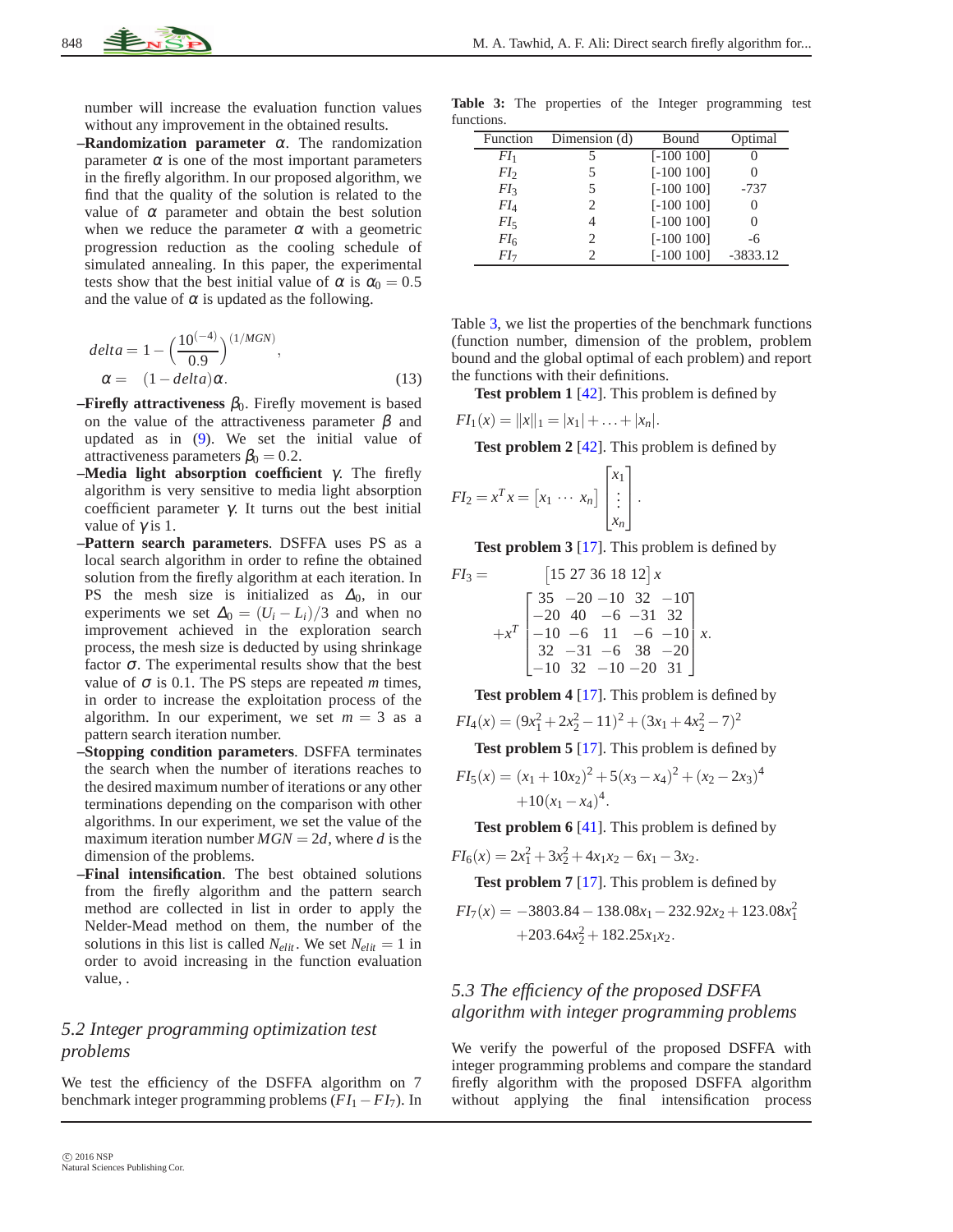(Nelder-Mead method). We set the same parameter values for both algorithms in order to make a fair comparison.

We show the efficiency of the proposed algorithm by selecting the functions  $FI_1$ ,  $FI_2$  and  $FI_3$  and plotting the values of function values versus the number of iterations as shown in Figure [2.](#page-9-0) In Figure [2,](#page-9-0) the solid line refers to the proposed DSFFA results, while the dotted line refers to the standard firefly results after 100 iterations. Figure [2](#page-9-0) shows that the function values rapidly decrease as the number of iterations increases for DSFFA results than those of the standard firefly algorithm. We can conclude from Figure [2](#page-9-0) that the combination between the standard firefly algorithm with pattern search method can improve the performance of the standard firefly algorithm and accelerate the convergence of the proposed algorithm.

# *5.4 The general performance of the DSFFA algorithm with integer programming problems*

In this subsection, we investigate the general performance of the proposed algorithm on the integer programming problems by plotting the values of function values versus the number of iterations as shown in Figure [3](#page-9-1) for four test functions  $FI_4$ ,  $FI_5$ ,  $FI_6$  and  $FI_7$ . Figure [3](#page-9-1) depicts the results of the proposed algorithm without applying the Nelder-Mead method in the final stage of the algorithm after 100 iterations. We can conclude from Figure [3](#page-9-1) that the function values of the proposed DSFFA rapidly decrease as the number of iterations increases and the hybridization between the firefly algorithm and the pattern search method can accelerate the search and help the algorithm to obtain the optimal or near optimal solution in reasonable time.

# *5.5 The efficiency of applying the Nelder-Mead method in the proposed DSFFA algorithm with integer programming problems*

We apply Nelder-Mead method in the final stage of the proposed DSFFA algorithm in order to accelerate the convergence of the proposed algorithm and avoid running the algorithm with more iterations without any improvement or slow convergence in the obtained results. The results in Table [4](#page-9-2) show the mean evaluation function values of the proposed DSFFA without and with applying Nelder-Mead method, respectively. We report the best results in **boldface** text. The results in Table [4](#page-9-2) show that invoking the Nelder-Mead method in the final stage can accelerate the search and help the algorithm to reach to the optimal or near optimal solution faster than the proposed algorithm without applying the Nelder-Mead method.

## *5.6 DSFFA and other algorithms*

We compare DSFFA with four benchmark algorithms (particle swarm optimization with different variants algorithms) in order to verify of the efficiency of the proposed algorithm. Before we discuss the comparison results of all algorithms, we present a brief description about the comparative four algorithms [\[39\]](#page-18-14).

- **–RWMPSOg**. RWMPSOg is Random Walk Memetic Particle Swarm Optimization (with global variant), which combines the particle swarm optimization with random walk with direction exploitation.
- **–RWMPSOl**. RWMPSOl is Random Walk Memetic Particle Swarm Optimization (with local variant), which combines the particle swarm optimization with random walk with direction exploitation.
- **–PSOg**. PSOg is standard particle swarm optimization with global variant without local search method.
- **–PSOl**. PSOl is standard particle swarm optimization with local variant without local search method.

5.6.1 Comparison between RWMPSOg, RWMPSOl, PSOg, PSOl and DSFFA for integer programming problems.

In this subsection, we present the comparison results between our DSFFA algorithm and the other algorithms in order to verify of the efficiency of our proposed algorithm. We test the five comparative algorithms on 7 benchmark functions and report the results in Subsection [5.2.](#page-7-1) We take the results of the comparative algorithms from their original paper [\[39\]](#page-18-14). In Table [5,](#page-10-0) we report the minimum (min), maximum (max), average (Mean), standard deviation (St.D) and Success rate (%Suc) of the evaluation function values over 50 runs. We consider the run succeeds if the algorithm reaches to the global minimum of the solution within an error of  $10^{-4}$  before the 20,000 function evaluation value. We report the best results between the comparative algorithms in **boldface** text. The results in Table [5](#page-10-0) show that the proposed DSFFA algorithm succeeds in all runs and obtains the desired objective value of each function faster than the other algorithms.

### *5.7 DSFFA and the branch and bound method*

In order to verify of the powerful of the proposed algorithm, we apply another investigation on the integer programming problems by comparing the DSFFA algorithm against the branch and bound (BB) method [\[8\]](#page-17-21), [\[9\]](#page-17-22), [\[28\]](#page-18-24), [\[33\]](#page-18-25). Before we discuss the comparative results between the proposed algorithm and the BB method, we present the BB method and the main steps of its algorithm for the sake of completeness.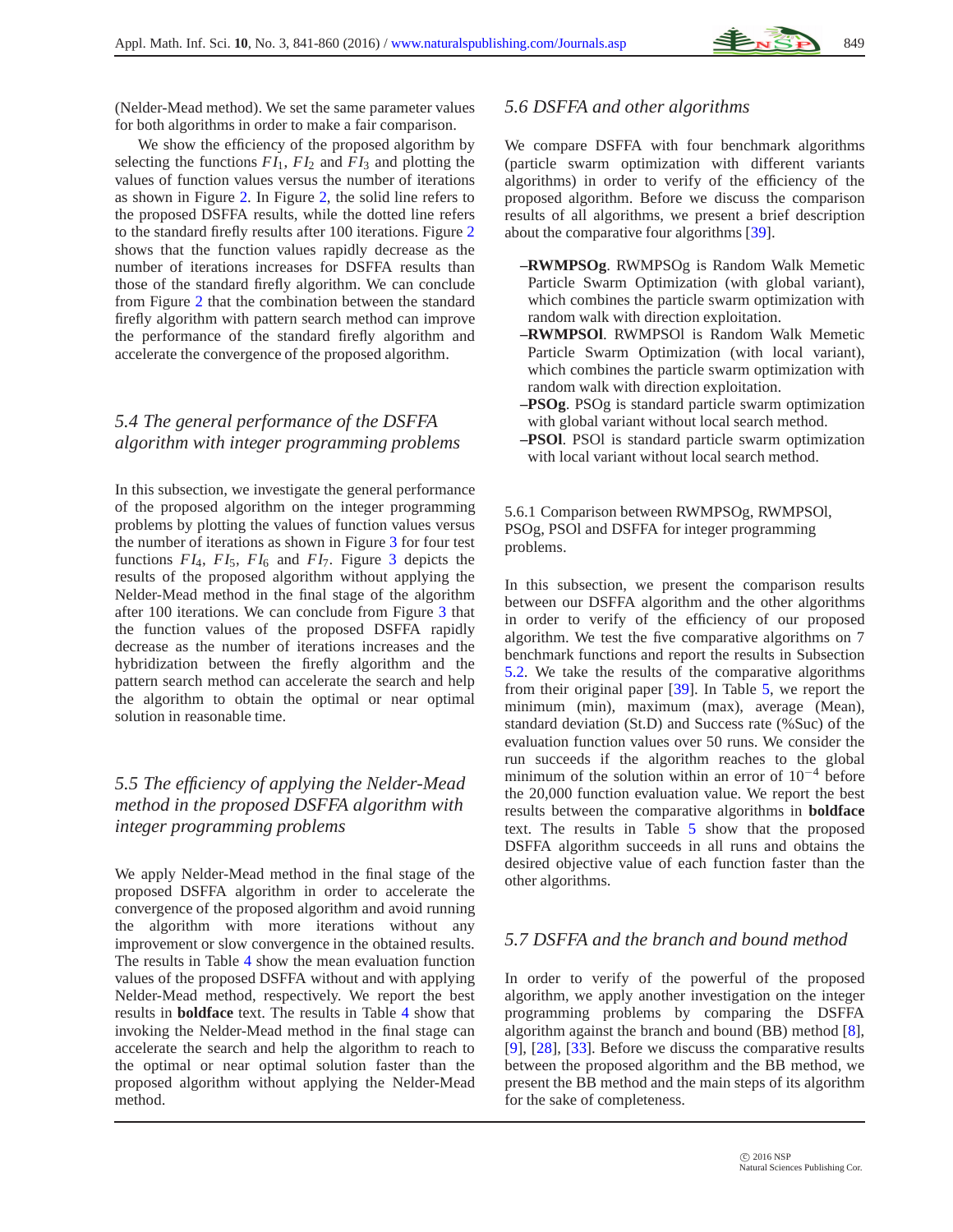

**Fig. 2:** The efficiency of the proposed DSFFA algorithm with integer programming problems

<span id="page-9-0"></span>

**Fig. 3:** The general performance of DSFFA algorithm with integer programming problems

<span id="page-9-2"></span><span id="page-9-1"></span>**Table 4:** The efficiency of invoking the Nelder-Mead method in the final stage of DSFFA for *FI*<sup>1</sup> −*FI*<sup>7</sup> integer programming problems

| <i>Function</i> | <b>DSFFA</b> | <b>DSFFA</b> |
|-----------------|--------------|--------------|
|                 | without NM   | with NM      |
| $FI_1$          | 1716.23      | 533.64       |
| FI <sub>2</sub> | 924.58       | 126.8        |
| FI <sub>3</sub> | 1315.24      | 629.12       |
| $FI_{4}$        | 378.15       | 157.34       |
| $FI_{5}$        | 1105.63      | 801.52       |
| FI <sub>6</sub> | 245.67       | 96.45        |
| FI <sub>7</sub> | 615.47       | 154.84       |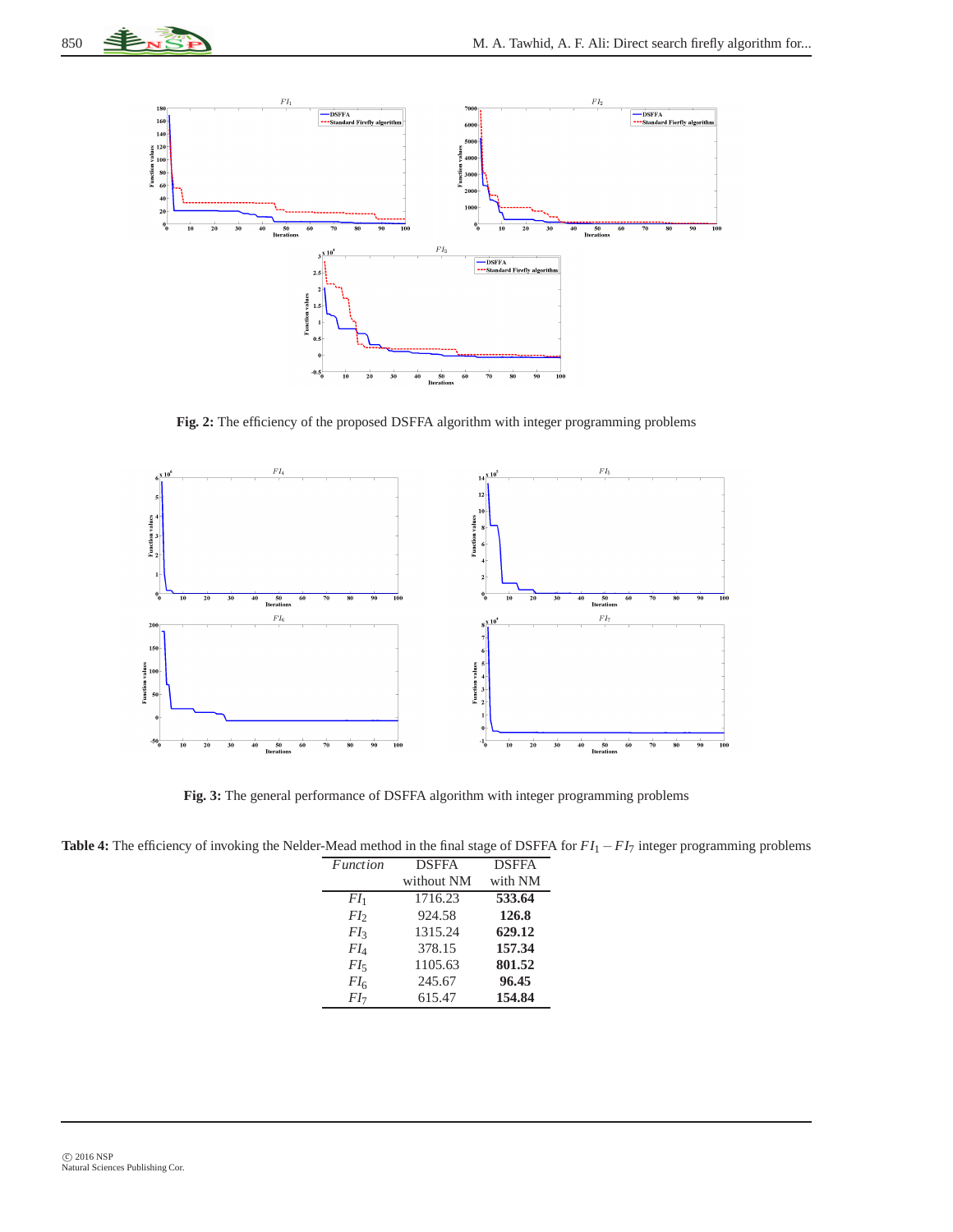| Function            | Algorithm      | Min             | $\overline{Max}$ | Mean     | St.D   | Suc             |
|---------------------|----------------|-----------------|------------------|----------|--------|-----------------|
| FI <sub>1</sub>     | <b>RWMPSOg</b> | 17,160          | 74,699           | 27,176.3 | 8657   | 50              |
|                     | <b>RWMPSO1</b> | 24,870          | 35,265           | 30,923.9 | 2405   | 50              |
|                     | PSOg           | 14,000          | 261,100          | 29,435.3 | 42,039 | 34              |
|                     | <b>PSO1</b>    | 27,400          | 35,800           | 31,252   | 1818   | 50              |
|                     | <b>DSFFA</b>   | 512             | 540              | 533.64   | 5.59   | 50              |
| FI <sub>2</sub>     | <b>RWMPSOg</b> | 252             | 912              | 578.5    | 136.5  | $\overline{50}$ |
|                     | <b>RWMPSO1</b> | 369             | 1931             | 773.9    | 285.5  | 50              |
|                     | PSOg           | 400             | 1000             | 606.4    | 119    | 50              |
|                     | <b>PSO1</b>    | 450             | 1470             | 830.2    | 206    | 50              |
|                     | <b>DSFFA</b>   | 122             | 132              | 126.8    | 2.42   | 50              |
| $\overline{FI_3}$   | <b>RWMPSOg</b> | 361             | 41,593           | 6490.6   | 6913   | $\overline{50}$ |
|                     | <b>RWMPSO1</b> | 5003            | 15,833           | 9292.6   | 2444   | 50              |
|                     | PSOg           | 2150            | 187,000          | 12,681   | 35,067 | 50              |
|                     | <b>PSO1</b>    | 4650            | 22,650           | 11,320   | 3803   | 50              |
|                     | <b>DSFFA</b>   | 553             | 699              | 629.12   | 33.87  | 50              |
| $\overline{FI_4}$   | <b>RWMPSOg</b> | $\overline{76}$ | 468              | 215      | 97.9   | $\overline{50}$ |
|                     | <b>RWMPSO1</b> | 73              | 620              | 218.7    | 115.3  | 50              |
|                     | PSOg           | 100             | 620              | 369.6    | 113.2  | 50              |
|                     | <b>PSO1</b>    | 120             | 920              | 390      | 134.6  | 50              |
|                     | <b>DSFFA</b>   | 141             | 210              | 157.34   | 15.36  | 50              |
| $\overline{FI}_{5}$ | RWMPSOg        | 687             | 2439             | 1521.8   | 360.7  | 50              |
|                     | <b>RWMPSO1</b> | 675             | 3863             | 2102.9   | 689.5  | 50              |
|                     | PSOg           | 680             | 3440             | 1499     | 513.1  | 43              |
|                     | <b>PSO1</b>    | 800             | 3880             | 2472.4   | 637.5  | 50              |
|                     | <b>DSFFA</b>   | 624             | 1024             | 801.52   | 96.82  | 50              |
| $FI_6$              | <b>RWMPSOg</b> | 40              | 238              | 110.9    | 48.6   | 50              |
|                     | <b>RWMPSO1</b> | 40              | 235              | 112      | 48.7   | 50              |
|                     | PSOg           | 80              | 350              | 204.8    | 62     | 50              |
|                     | <b>PSO1</b>    | 70              | 520              | 256      | 107.5  | 50              |
|                     | <b>DSFFA</b>   | 90              | 110              | 96.45    | 6.11   |                 |
| $\overline{FI_7}$   | <b>RWMPSOg</b> | 72              | 620              | 242.7    | 132.2  | 50              |
|                     | <b>RWMPSO1</b> | 70              | 573              | 248.9    | 134.4  | 50              |
|                     | PSOg           | 100             | 660              | 421.2    | 130.4  | 50              |
|                     | <b>PSO1</b>    | 100             | 820              | 466      | 165    | 50              |
|                     | <b>DSFFA</b>   | 128             | 234              | 154.84   | 16.60  | 50              |

<span id="page-10-0"></span>**Table 5:** Experimental results (min, max, mean, standard deviation and rate of success) of function evaluation for *FI*<sup>1</sup> − *FI*<sup>7</sup> test problems

#### 5.7.1 Branch and bound method

The branch and bound method (BB) is one of the most widely used method for solving optimization problems. The main idea of BB method is the feasible region of the problem is partitioned subsequently into several sub regions, this operation is called branching. The lower and upper bounds values of the function can be determined over these partitions, this operation is called bounding. We report the main steps of BB method in Algorithm [6,](#page-10-1) and summarize the BB algorithm in the following steps.

- **–Step 1.** The algorithm starts with a relaxed feasible region  $M_0 \supset S$ , where *S* is the feasible region of the problem. This feasible region  $M_0$  is partitioned into finitely many subsets *M<sup>i</sup>* .
- **–Step 2.** For each subset  $M_i$ , the lower bound  $\beta$  and the upper bound  $\alpha$  will be determined, where

### **Algorithm 6** The branch and bound algorithm

- <span id="page-10-1"></span>1: Set the feasible region  $M_0, M_0 \supset S$
- 2: Set  $i = 0$
- 3: **repeat**
- 4: Set  $i = i + 1$
- 5: Partition the feasible region  $M_0$  into many subsets  $M_i$
- 6: For each subset  $M_i$ , determine lower bound  $\beta$ , where  $\beta =$ min  $\beta(M_i)$
- 7: For each subset  $M_i$ , determine upper bound  $\alpha$ , where  $\alpha =$ min  $\alpha(M_i)$
- 8: **if**  $(\alpha = \beta) || (\alpha \beta \le \varepsilon)$  then
- 9: Stop
- 10: **else**
- 11: Select some of the subset  $M_i$  and partition them 12: **end if**
- end if
- 13: Determine new bound on the new partition elements
- 14: **until**  $(i \leq m)$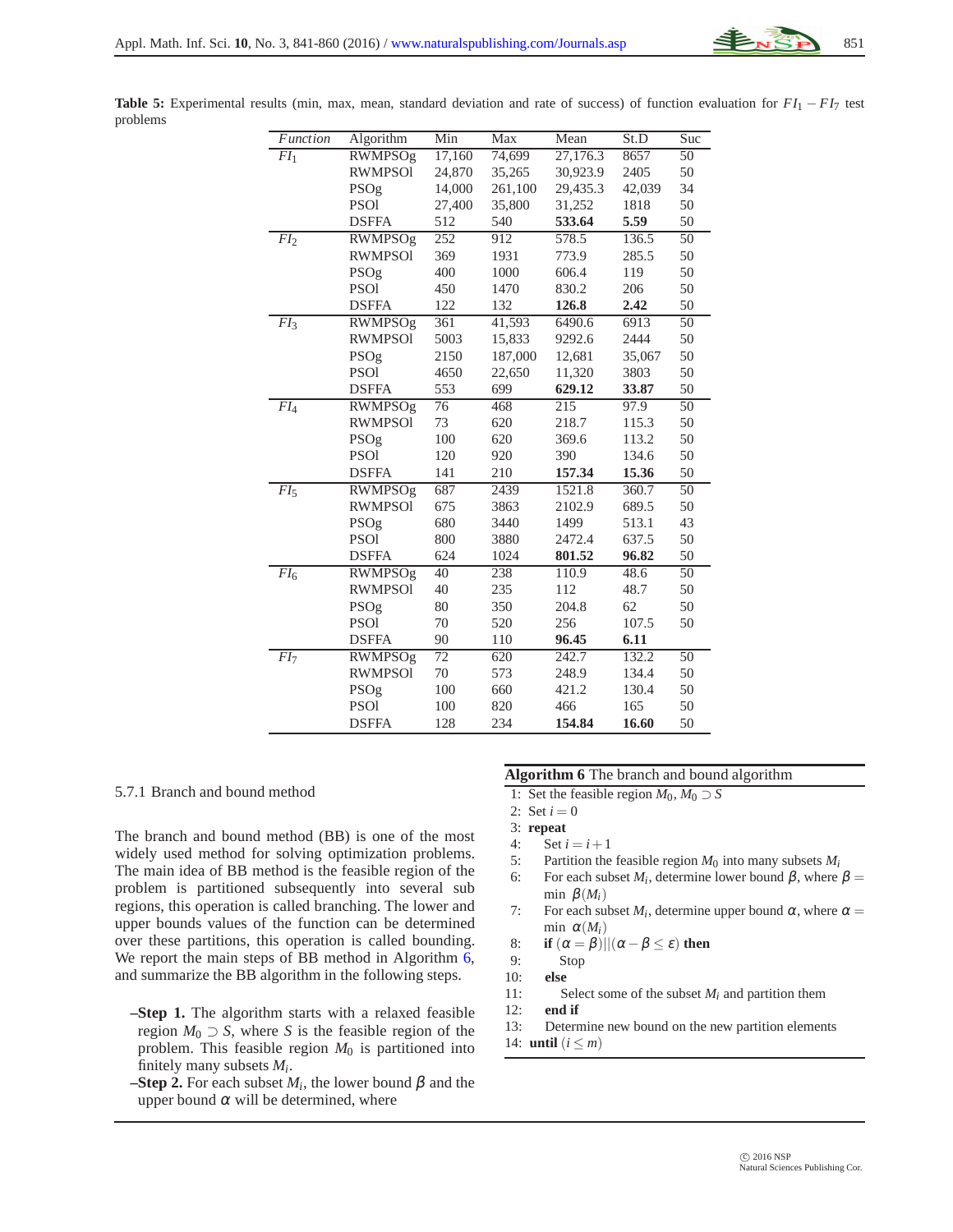$\beta(M_i) \le \inf f(M_i \cap S) \le \alpha(M_i)$ , f is the objective function.

- **–Step 3.** The algorithm is terminated, if the bounds are equal or very close, i.e  $\alpha = \beta$  ( or  $\alpha - \beta \leq \varepsilon$ ),  $\varepsilon$  is a predefined positive constant.
- **–Step 4.** Otherwise, if the bounds are not equal or very close, some of the subsets *M<sup>i</sup>* are selected and partitioned in order to obtain a more refined partition of  $M_0$ .
- **–Step 5.** The procedure is repeated until termination criteria are satisfied.

#### 5.7.2 Comparison between the BB method and DSFFA for integer programming problems

In Table [6,](#page-12-0) we give the comparison results between the BB method and the proposed DSFFA. We take the results of the BB method from its original paper [\[27\]](#page-17-23). In [\[27\]](#page-17-23), the BB algorithm transforms the initial integer problem programming problem to a continuous problem. For the bounding, the BB uses the sequential quadratic programming method to solve the generated sub problems. While for branching, BB uses depth first traversal with backtracking. We report the average (Mean), standard deviation (St.D) and rate of success (Suc) over 30 runs. We report the best mean evaluation values between the two algorithms in **boldface** text. The results in Table [6](#page-12-0) show that the proposed algorithm results are better than the results of the BB method in all tested functions. The overall results in Table [6](#page-12-0) show that the proposed algorithm is faster and more efficient than the BB method.

After applying the proposed algorithm on the integer programming problems and comparing it with different 5 algorithms, we conclude that the proposed DSFFA algorithm is a promising algorithm and can obtain the optimal or near optimal solution of the integer programming functions faster than the other comparative algorithms.

#### <span id="page-11-0"></span>*5.8 Minimax optimization test problems*

In order to investigate the efficiency of the proposed algorithm, we consider another type of optimization problem, namely, minimax problem. We apply DSFFA algorithm on 10 benchmark minimax functions and report their properties in Table [7.](#page-12-1) We list the form of each function as follows.

**Test problem 1** [\[50\]](#page-18-16). This problem is defined by

min  $FM<sub>1</sub>(x)$ ,

$$
FM_1(x) = \max f_i(x), \quad i = 1, 2, 3,
$$
  
\n
$$
f_1(x) = x_1^2 + x_2^4,
$$
  
\n
$$
f_2(x) = (2 - x_1)^2 + (2 - x_2)^2,
$$
  
\n
$$
f_3(x) = 2exp(-x_1 + x_2).
$$

**Test problem 2** [\[50\]](#page-18-16). This problem is defined by

$$
\min \, FM_2(x),
$$

$$
FM2(x) = \max fi(x), i = 1, 2, 3,f1(x) = x14 + x22,f2(x) = (2-x1)2 + (2-x2)2,f3(x) = 2exp(-x1 + x2).
$$

**Test problem 3** [\[50\]](#page-18-16). This problem is a nonlinear programming problem and transformed to minimax problem according to  $(4)$  $(4)$  and  $(5)$ . It is defined by

$$
FM_3(x) = x_1^2 + x_2^2 + 2x_3^2 + x_4^2 - 5x_1 - 5x_2 - 21x_3 + 7x_4,
$$
  
\n
$$
g_2(x) = -x_1^2 - x_2^2 - x_3^3 - x_4^2 - x_1 + x_2 - x_3 + x_4 + 8,
$$
  
\n
$$
g_3(x) = -x_1^2 - 2x_2^2 - x_3^2 - 2x_4 + x_1 + x_4 + 10,
$$
  
\n
$$
g_4(x) = -x_1^2 - x_2^2 - x_3^2 - 2x_1 + x_2 + x_4 + 5.
$$

**Test problem 4** [\[50\]](#page-18-16). This problem is a nonlinear programming problem and it is defined by

$$
\min FM_4(x),
$$
  
\n
$$
FM_4(x) = \max f_i(x) \quad i = 1, ..., 5
$$
  
\n
$$
f_1(x) = (x_1 - 10)^2 + 5(x_2 - 12)^2 + x_3^4 + 3(x_4 - 11)^2 +
$$
  
\n
$$
+ 10x_5^6 + 7x_6^2 + x_7^4 - 4x_6x_7 - 10x_6 - 8x_7,
$$
  
\n
$$
f_2(x) = f_1(x) + 10(2x_1^2 + 3x_2^4 + x_3 + 4x_4^2 + 5x_5 - 127),
$$
  
\n
$$
f_3(x) = f_1(x) + 10(7x_1 + 3x_2 + 10x_3^2 + x_4 - x_5 - 282),
$$
  
\n
$$
f_4(x) = f_1(x) + 10(23x_1 + x_2^2 + 6x_6^2 - 8x_7 - 196),
$$
  
\n
$$
f_5(x) = f_1(x) + 10(4x_1^2 + x_2^2 - 3x_1x_2 + 2x_3^2 + 5x_6 - 11x_7.
$$

**Test problem 5** [\[44\]](#page-18-26). This problem is defined by

min  $FM<sub>5</sub>(x)$ ,

$$
FM_5(x) = \max f_i(x), i = 1, 2,
$$
  
\n
$$
f_1(x) = |x_1 + 2x_2 - 7|,
$$
  
\n
$$
f_2(x) = |2x_1 + x_2 - 5|.
$$

**Test problem 6** [\[44\]](#page-18-26). This problem is defined by

min  $FM<sub>6</sub>(x)$ ,

$$
FM_6(x) = \max f_i(x),
$$
  
\n $f_i(x) = |x_i|, i = 1,..., 10.$ 

**Test problem 7** [\[31\]](#page-18-27). This problem is defined by

$$
\min F M_7(x),
$$
  
\n
$$
FM_7(x) = \max f_i(x), \quad i = 1, 2,
$$
  
\n
$$
f_1(x) = (x_1 - \sqrt{(x_1^2 + x_2^2)} cos \sqrt{x_1^2 + x_2^2})^2 + 0.005(x_1^2 + x_2^2)^2,
$$
  
\n
$$
f_2(x) = (x_2 - \sqrt{(x_1^2 + x_2^2)} sin \sqrt{x_1^2 + x_2^2})^2 + 0.005(x_1^2 + x_2^2)^2.
$$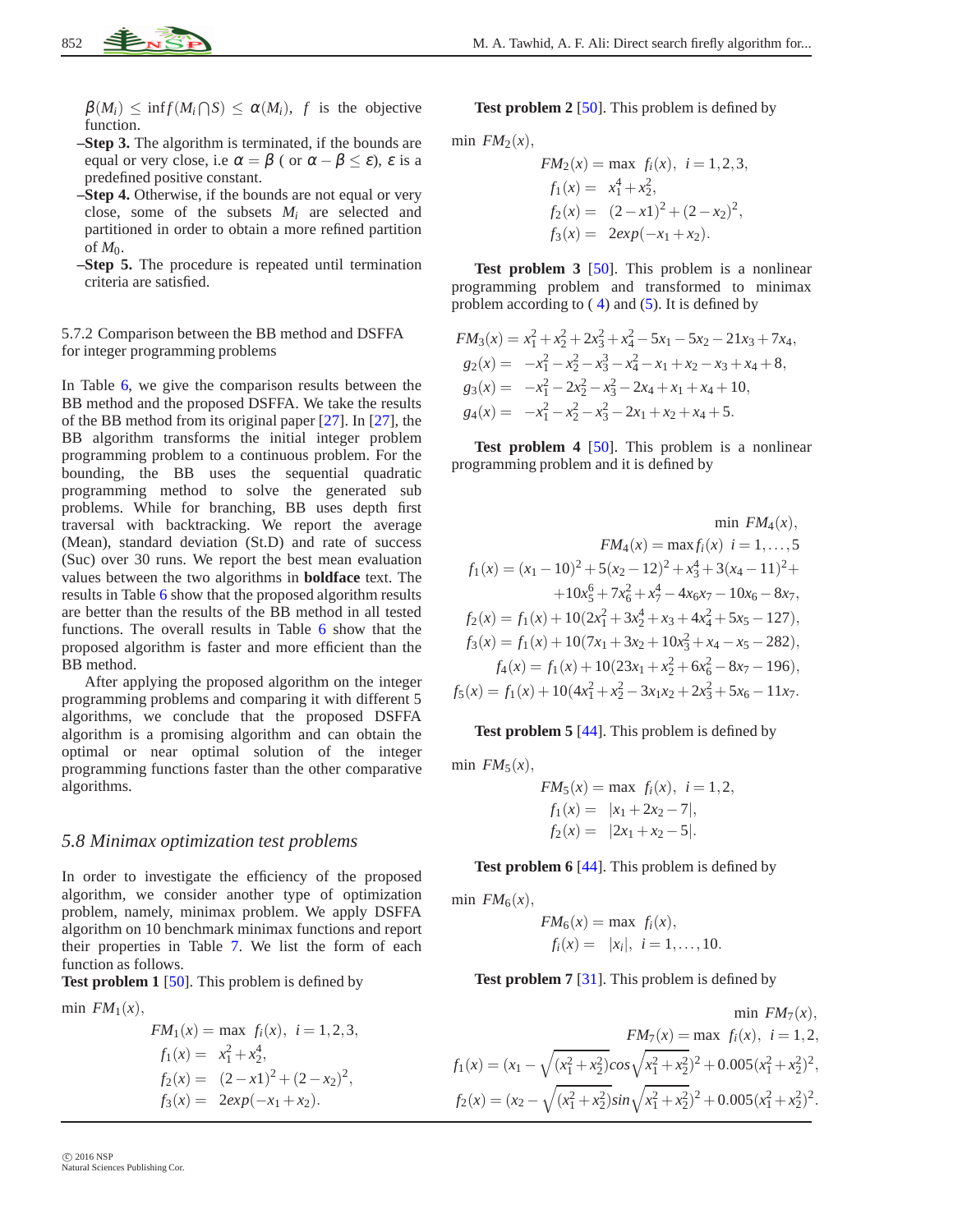<span id="page-12-0"></span>**Table 6:** Experimental results (mean, standard deviation and rate of success) of function evaluation between BB and DSFFA for *FI*<sup>1</sup> −*FI*<sup>7</sup> test problems

| Function        | Algorithm    | Mean    | St.D   | Suc |
|-----------------|--------------|---------|--------|-----|
| FI <sub>1</sub> | <b>BB</b>    | 1167.83 | 659.8  | 30  |
|                 | <b>DSFFA</b> | 534.86  | 3.77   | 30  |
| FI <sub>2</sub> | <b>BB</b>    | 139.7   | 102.6  | 30  |
|                 | <b>DSFFA</b> | 127.16  | 3.31   | 30  |
| FI <sub>3</sub> | <b>BB</b>    | 4185.5  | 32.8   | 30  |
|                 | <b>DSFFA</b> | 648.3   | 25.93  | 30  |
| $FI_{4}$        | <b>BB</b>    | 316.9   | 125.4  | 30  |
|                 | <b>DSFFA</b> | 157.46  | 17.01  | 30  |
| FI              | BB           | 2754    | 1030.1 | 30  |
|                 | <b>DSFFA</b> | 667.67  | 103.21 | 30  |
| FI <sub>6</sub> | <b>BB</b>    | 211     | 15     | 30  |
|                 | <b>DSFFA</b> | 140.53  | 11.36  | 30  |
| FI <sub>7</sub> | BB           | 358.6   | 14.7   | 30  |
|                 | <b>DSFFA</b> | 156.36  | 13.99  | 30  |

**Test problem 8** [\[31\]](#page-18-27). This problem is defined by

$$
\min F M_8(x) = \max f_i(x), \quad i = 1, ..., 4,
$$
  
\n
$$
f_1(x) = (x_1 - (x_4 + 1)^4)^2 + (x_2 - (x_1 - (x_4 + 1)^4)^4)^2 + (x_3 - (x_4 - 1)^4) - 5(x_2 - (x_1 - (x_4 + 1)^4) - 21x_3 + 7x_4,
$$
  
\n
$$
f_2(x) = f_1(x) + 10 \left[ (x_1 - (x_4 + 1)^4)^2 + (x_2 - (x_1 - (x_4 + 1)^4)^2) + (x_3 - (x_4 - 1)^4) + 2x_3 + x_4^2 + (x_1 - (x_4 + 1)^4) - (x_2 - (x_1 - (x_4 + 1)^4)^4) + x_3 - x_4 - 8 \right],
$$
  
\n
$$
f_3(x) = f_1(x) + 10 \left[ (x_1 - (x_4 + 1)^4)^2 + 2(x_2 - (x_1 - (x_4 + 1)^4)^4) + x_3^2 + 2x_4^2 - (x_1 - (x_4 + 1)^4) - x_4 - 10 \right],
$$
  
\n
$$
f_4(x) = f_1(x) + 10 \left[ (x_1 - (x_4 + 1)^4)^2 + (x_2 - (x_1 - (x_4 + 1)^4) - x_4 - 10) \right],
$$
  
\n
$$
f_4(x) = f_1(x) + 10 \left[ (x_1 - (x_4 + 1)^4)^2 + (x_2 - (x_1 - (x_4 + 1)^4) - (x_2 - (x_1 - (x_4 + 1)^4)^4) - x_4 - 5 \right].
$$
  
\n(14)

**Table 7:** Minimax test functions properties.

<span id="page-12-1"></span>

| Function        | $\overline{\text{Dimension}}$ (d) | Desired error goal |
|-----------------|-----------------------------------|--------------------|
| FM <sub>1</sub> | 2                                 | 1.95222245         |
| FM <sub>2</sub> | 2                                 | 2                  |
| FM <sub>3</sub> | 4                                 | $-40.1$            |
| FM <sub>4</sub> | 7                                 | 247                |
| $FM_5$          | 2                                 | $10^{-4}$          |
| FM <sub>6</sub> | 10                                | $10^{-4}$          |
| FM <sub>7</sub> | 2                                 | $10^{-4}$          |
| $FM_{8}$        | 4                                 | $-44$              |
| $FM_{9}$        | 7                                 | 680                |
| $FM_{10}$       |                                   | 0.1                |

problem according to  $(4)$  and  $(5)$ . It is defined by min  $FM<sub>9</sub>(x)$ ,

$$
FM_9(x) = \max f_i(x), \quad i = 1, ..., 5,
$$
  
\n
$$
f_1(x) = (x_1 - 10)^2 + 5(x_2 - 12)^2 + x_3^4 + 3(x_4 - 11)^2
$$
  
\n
$$
+10x_5^6 + 7x_6^2 + x_7^4 - 4x_6x_7 - 10x_6 - 8x_7,
$$
  
\n
$$
f_2(x) = -2x_1^2 - 2x_3^4 - x_3 - 4x_4^2 - 5x_5 + 127,
$$
  
\n
$$
f_3(x) = -7x_1 - 3x_2 - 10x_3^2 - x_4 + x_5 + 282,
$$
  
\n
$$
f_4(x) = -23x_1 - x_2^2 - 6x_6^2 + 8x_7 + 196,
$$
  
\n
$$
f_5(x) = -4x_1^2 - x_2^2 + 3x_1x_2 - 2x_3^2 - 5x_6 + 11x_7.
$$

**Test problem 10** [\[31\]](#page-18-27). This problem is defined by min  $FM_{10}(x)$ ,

$$
FM_{10}(x) = \max |f_i(x)|, \quad i = 1, ..., 21,
$$
  
\n
$$
f_i(x) = x_1 exp(x_3 t_i) + x_2 exp(x_4 t_i) - \frac{1}{1+t_i},
$$
  
\n
$$
t_i = -0.5 + \frac{i-1}{20}.
$$

# *5.9 The efficiency of the proposed DSFFA algorithm with minimax problems*

After verifying from the efficiency of the proposed algorithm with the integer programming problems, we

**Test problem 9** [\[31\]](#page-18-27). This problem is a nonlinear programming problem and transformed to minimax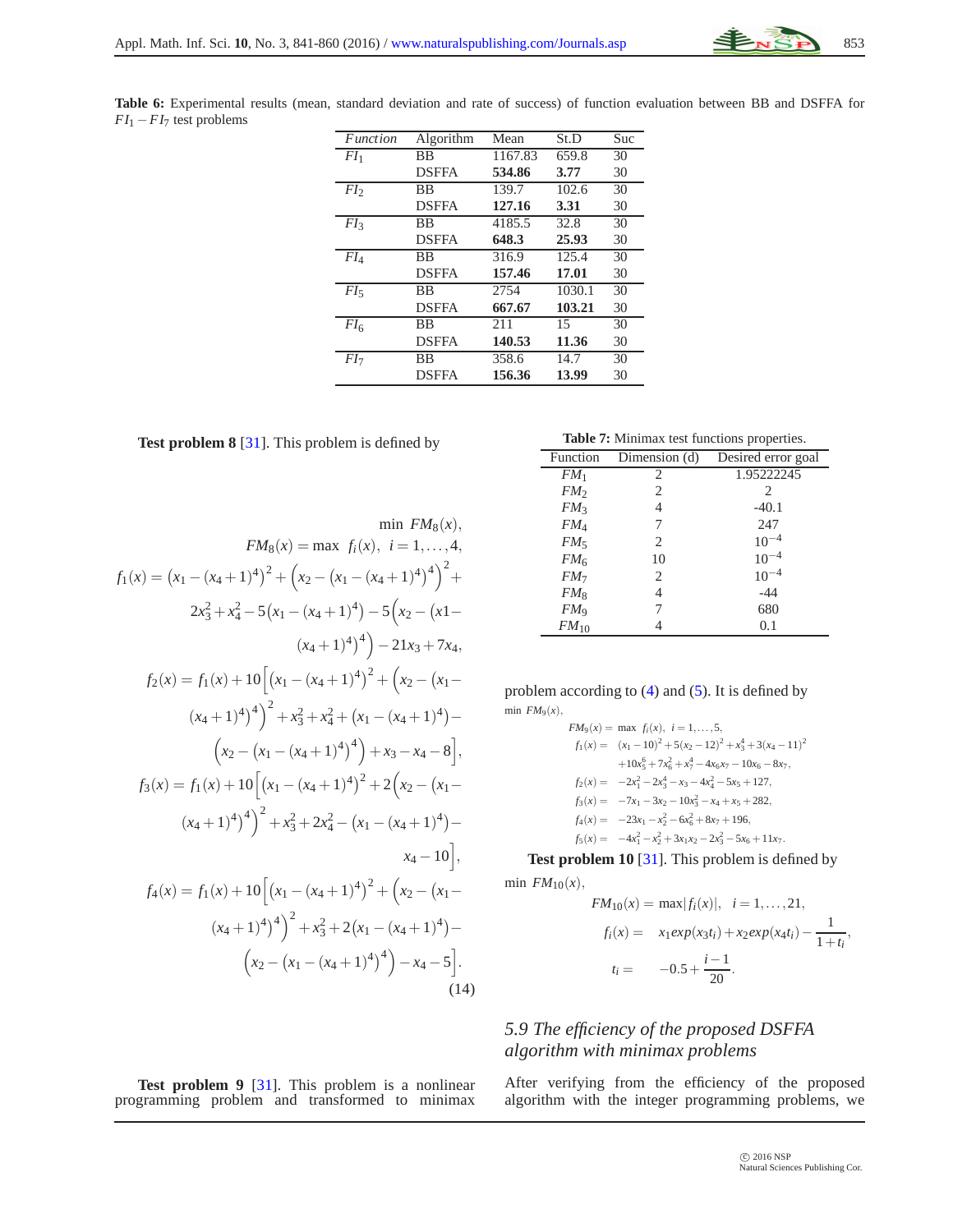



**Fig. 4:** The efficiency of the proposed DSFFA algorithm with minimax problems

<span id="page-13-0"></span>investigate the efficiency of combining the firefly algorithm with the pattern search method to solve minimax problems. This test is applied without invoking the final intensification process (Nelder-Mead method). The parameter setting values for both algorithms are the same for both algorithms in order to make a fair comparison. We select the functions  $FM_2$ ,  $FM_6$ ,  $FM_7$ ,  $FM_8$  and  $FM_{10}$  to show the efficiency of the proposed algorithm and plot the values of function values versus the number of iterations as shown in Figure [4.](#page-13-0) In Figure [4,](#page-13-0) the solid line refers to the proposed DSFFA results, while the dotted line refers to the standard firefly results after 50 iterations. Figure [4](#page-13-0) shows that the function values rapidly decrease as the number of iterations increases for DSFFA results than those of the standard firefly algorithm. The results in Figure [4](#page-13-0) show that the combination between the standard firefly algorithm and the pattern search method can improve the performance of the standard firefly algorithm and accelerate the convergence of the proposed algorithm.

# *5.10 The general performance of the DSFFA algorithm with minimax problems*

We verify of the general performance of the proposed DSFFA on the minimax problems by plotting the values of function values versus the number of iterations as shown in Figure [5](#page-14-0) for five test functions  $FM_1$ ,  $FM_3$ ,  $FM_4$ ,  $FM_5$  and  $FM_9$ .

Figure [5](#page-14-0) depicts the results of the proposed algorithm without applying the Nelder-Mead method in the final stage of the algorithm after 50 iterations. The results in Figure [5](#page-14-0) show that the function values of the proposed DSFFA rapidly decrease as the number of iterations increases. We conclude that the hybridization between the firefly algorithm and the pattern search method can accelerate the search and help the algorithm to obtain the optimal or near optimal solution in a few iterations.

# *5.11 The efficiency of applying the Nelder-Mead method in the proposed DSFFA algorithm with minimax problems*

We investigate the general performance of the proposed algorithm in order to verify the importance of invoking the Nelder-Mead method in the final stage as a final intensification process. The results in Table [8](#page-14-1) show the mean evaluation function values of the proposed DSFFA without and with applying Nelder-Mead method, respectively. We report the best results in **boldface** text and show that invoking the Nelder-Mead method in the final stage enhance the general performance of the proposed algorithm and can accelerate the search to reach to the optimal or near optimal solution faster than the proposed algorithm without applying the Nelder-Mead method.

# *5.12 DSFFA and other algorithms*

We compare DSFFA with three benchmark algorithms in order to verify of the efficiency of the proposed algorithm on minimax problems. Before we discuss the comparison results of all algorithms, we present a brief description about the comparative three algorithms.

- **–**HPS2 [\[22\]](#page-17-24). HPS2 is Heuristic Pattern Search algorithm. In [\[22\]](#page-17-24), the authors applied it for solving bound constrained minimax problems by combining the Hook and Jeeves (HJ) pattern and exploratory moves with a randomly generated approximate descent direction.
- **–**UPSOm [\[36\]](#page-18-28). UPSOm is a Unified Particle Swarm Optimization algorithm, which combines the global and local variants of the standard PSO and incorporates a stochastic parameter to imitate mutation in evolutionary algorithms.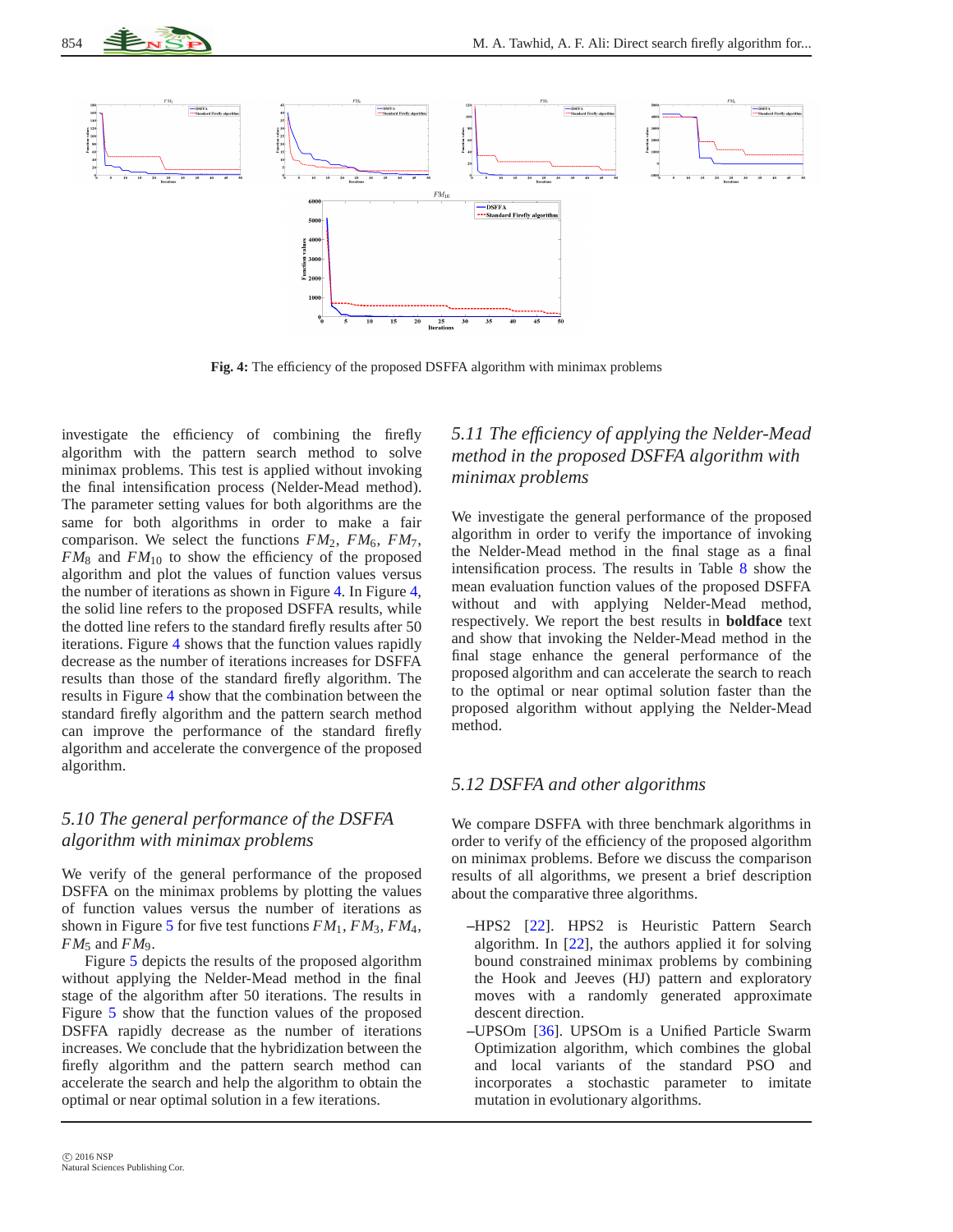

**Fig. 5:** The general performance of DSFFA algorithm with minimax problems

<span id="page-14-1"></span><span id="page-14-0"></span>**Table 8:** The efficiency of invoking the Nelder-Mead method in the final stage of DSFFA for *FM*<sup>1</sup> −*FM*<sup>10</sup> minimax problems

| <b>Function</b> | <b>DSFFA</b> | <b>DSFFA</b> |
|-----------------|--------------|--------------|
|                 | without NM   | with NM      |
| FM <sub>1</sub> | 1115.26      | 334.61       |
| FM <sub>2</sub> | 690.45       | 369.39       |
| FM <sub>3</sub> | 687.56       | 444.31       |
| FM <sub>4</sub> | 1587.63      | 611.45       |
| $FM_5$          | 438.59       | 169.08       |
| FM <sub>6</sub> | 13,589       | 8558.89      |
| FM <sub>7</sub> | 2568.25      | 708.13       |
| $FM_8$          | 7569.15      | 4388.71      |
| $FM_{9}$        | 7148.47      | 5976.34      |
| $FM_{10}$       | 614.89       | 294.22       |
|                 |              |              |

**–**RWMPSOg [\[39\]](#page-18-14). RWMPSOg is Random Walk Memetic Particle Swarm Optimization (with global variant), which combines the particle swarm optimization with random walk with direction exploitation.

5.12.1 Comparison between HPS2, UPSOm, RWMPSOg and DSFFA for minimax problems

In this subsection, we give the comparison results between our DSFFA algorithm and the other algorithms in order to verify of the efficiency of the proposed algorithm. We test the four comparative algorithms on 10 benchmark functions and report the results in Subsection [5.8.](#page-11-0) We take the results of the comparative algorithms from their original paper [\[22\]](#page-17-24). In Table [9,](#page-15-0) we report the average (Avg), standard deviation (SD) and Success rate (%Suc) over 100 runs. The mark (-) for  $FM_8$  in HPS2 algorithm and *FM*2, *FM*<sup>8</sup> and *FM*<sup>9</sup> in RWMPSOg algorithm in Table [9](#page-15-0) means that the results of these algorithms for these functions are not reported in their original paper. The run succeeds if the algorithm reaches the global minimum of the solution within an error of  $10^{-4}$  before the 20,000 function evaluation value. The results in Table [9,](#page-15-0) show that the proposed DSFFA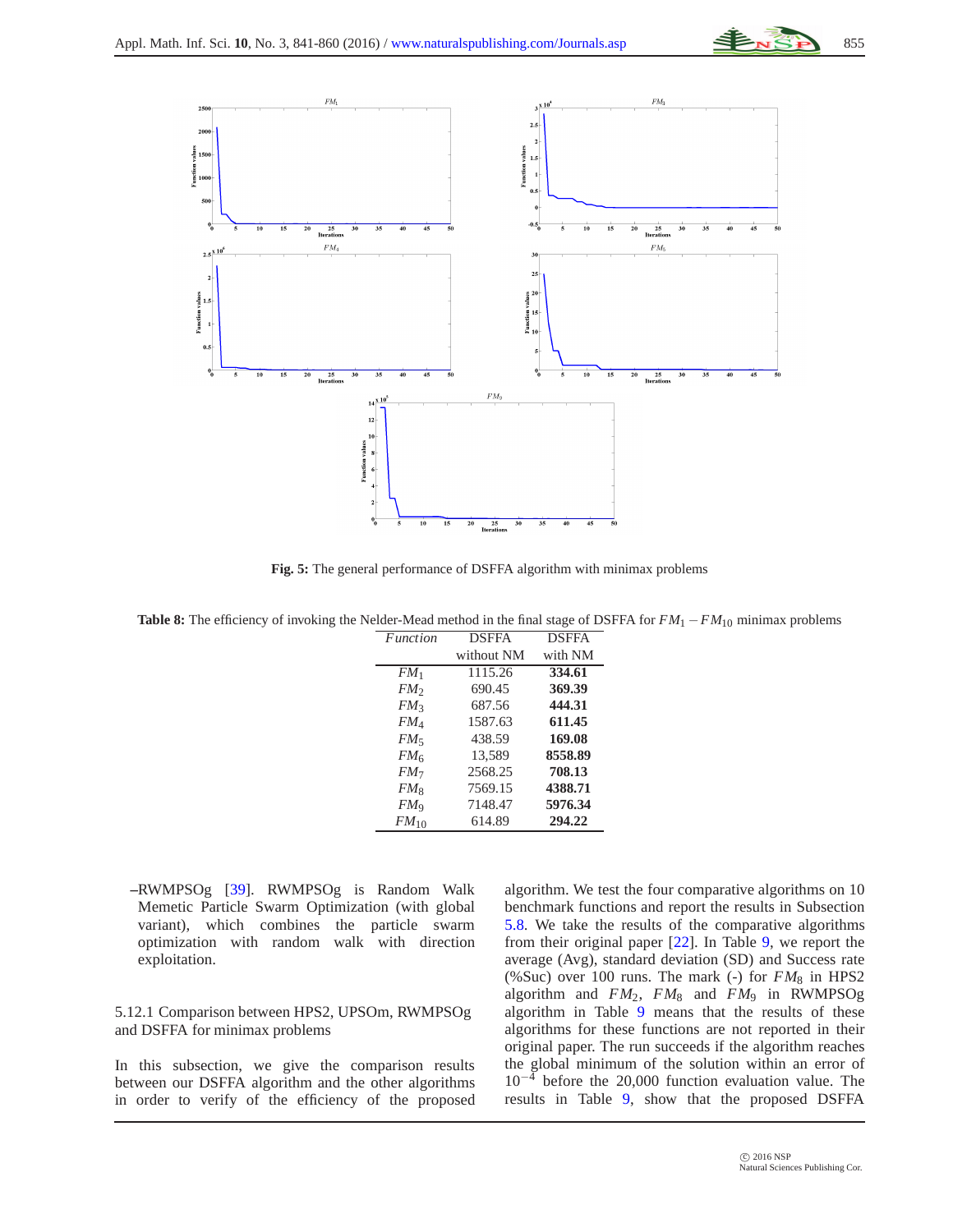<span id="page-15-0"></span>

| Algorithm        | Problem         | Avg      | SD      | %Suc           |
|------------------|-----------------|----------|---------|----------------|
| HPS <sub>2</sub> | FM <sub>1</sub> | 1848.7   | 2619.4  | 99             |
|                  | FM <sub>2</sub> | 635.8    | 114.3   | 94             |
|                  | FM <sub>3</sub> | 141.2    | 28.4    | 37             |
|                  | FM <sub>4</sub> | 8948.4   | 5365.4  | 7              |
|                  | FM <sub>5</sub> | 772.0    | 60.8    | 100            |
|                  | FM <sub>6</sub> | 1809.1   | 2750.3  | 94             |
|                  | FM <sub>7</sub> | 4114.7   | 1150.2  | 100            |
|                  | $FM_8$          |          |         | $\overline{a}$ |
|                  | FM <sub>9</sub> | 283.0    | 123.9   | 64             |
|                  | $FM_{10}$       | 324.1    | 173.1   | 100            |
| <b>UPSOm</b>     | FM <sub>1</sub> | 1993.8   | 853.7   | 100            |
|                  | FM <sub>2</sub> | 1775.6   | 241.9   | 100            |
|                  | FM <sub>3</sub> | 1670.4   | 530.6   | 100            |
|                  | FM <sub>4</sub> | 12,801.5 | 5072.1  | 100            |
|                  | FM <sub>5</sub> | 1701.6   | 184.9   | 100            |
|                  | FM <sub>6</sub> | 18,294.5 | 2389.4  | 100            |
|                  | FM <sub>7</sub> | 3435.5   | 1487.6  | 100            |
|                  | FM <sub>8</sub> | 6618.50  | 2597.54 | 100            |
|                  | FM <sub>9</sub> | 2128.5   | 597.4   | 100            |
|                  | $FM_{10}$       | 3332.5   | 1775.4  | 100            |
| <b>RWMPSOg</b>   | FM <sub>1</sub> | 2415.3   | 1244.2  | 100            |
|                  | FM <sub>2</sub> |          |         | -              |
|                  | FM <sub>3</sub> | 3991.3   | 2545.2  | 100            |
|                  | FM <sub>4</sub> | 7021.3   | 1241.4  | 100            |
|                  | FM <sub>5</sub> | 2947.8   | 257.0   | 100            |
|                  | $FM_6$          | 18,520.1 | 776.9   | 100            |
|                  | FM <sub>7</sub> | 1308.8   | 505.5   | 100            |
|                  | FM <sub>8</sub> |          |         | $\overline{a}$ |
|                  | FM <sub>9</sub> |          |         | $\overline{a}$ |
|                  | $FM_{10}$       | 4404.0   | 3308.9  | 100            |
| <b>DSFFA</b>     | FM <sub>1</sub> | 334.61   | 28.30   | 100            |
|                  | FM <sub>2</sub> | 369.39   | 37.98   | 100            |
|                  | FM <sub>3</sub> | 444.31   | 130.37  | 100            |
|                  | FM <sub>4</sub> | 611.45   | 191.82  | 80             |
|                  | FM <sub>5</sub> | 169.08   | 31.43   | 100            |
|                  | FM <sub>6</sub> | 8558.89  | 113.133 | 100            |
|                  | FM <sub>7</sub> | 708.13   | 121.88  | 100            |
|                  | FM <sub>8</sub> | 4388.71  | 212.09  | 50             |
|                  | FM <sub>9</sub> | 5976.34  | 146.7   | 50             |
|                  | $FM_{10}$       | 294.22   | 98.38   | 90             |

**Table 9:** Evaluation function for the minimax problems  $FM_1 - FM_{10}$ 

algorithm succeeds in all runs and obtains the objective value of each function faster than the other algorithms, except for functions *FM*3, *FM*<sup>6</sup> and *FM*9, Although the rate of success is 37%, 94% and 64% for  $FM_3$ ,  $FM_6$  and *FM*<sup>9</sup> in HPS2 algorithm, respectively, the proposed DSFFA algorithm can obtain its results with these function with 100% rate of success.

### *5.13 DSFFA and SQP method*

The last test for our proposed algorithm is to compare the DSFFA with another known method which is called sequential quadratic programming method (SQP). In the

 c 2016 NSP Natural Sciences Publishing Cor. following subsection, we highlight the main steps of the SQP method and how it works.

#### 5.13.1 Sequential quadratic programming (SQP)

In 1963 [\[49\]](#page-18-29), Wilson proposed the first sequential quadratic programming (SQP) method for the solution of constrained nonlinear optimization problems. Since then, SQP methods have evolved into a powerful and effective class of methods for a wide range of optimization problems. SQP is one of the most effective methods for nonlinearly constrained optimization problems. SQP generates steps by solving quadratic subproblems; it can be used both in trust-region and line search approaches.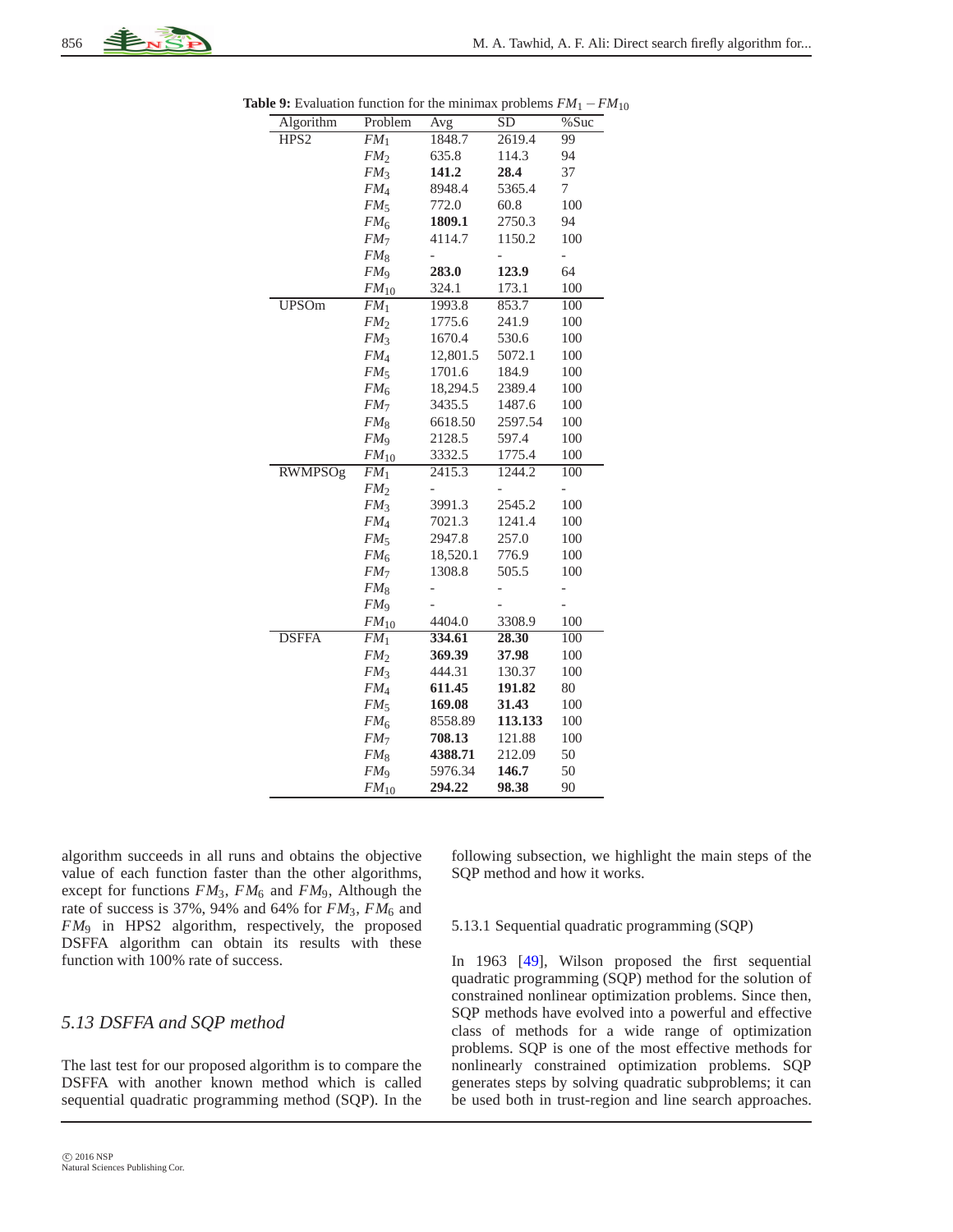<span id="page-16-1"></span>**Table 10:** Experimental results (mean, standard deviation and rate of success) of function evaluation between SQP and DSFFA for *FM*<sup>1</sup> −*FM*<sup>10</sup> test problems

| <b>Function</b> | Algorithm    | Mean     | St.D   | Suc |
|-----------------|--------------|----------|--------|-----|
| FM <sub>1</sub> | SOP          | 4044.5   | 8116.6 | 24  |
|                 | <b>DSFFA</b> | 341.72   | 24.25  | 30  |
| FM <sub>2</sub> | SOP          | 8035.7   | 9939.9 | 18  |
|                 | <b>DSFFA</b> | 373.62   | 45.76  | 30  |
| FM <sub>3</sub> | SOP          | 135.5    | 21.1   | 30  |
|                 | <b>DSFFA</b> | 469.12   | 130.75 | 30  |
| FM <sub>4</sub> | SOP          | 20,000   | 0.0    | 0.0 |
|                 | <b>DSFFA</b> | 6089.02  | 186.52 | 30  |
| FM <sub>5</sub> | <b>SOP</b>   | 140.6    | 38.5   | 30  |
|                 | <b>DSFFA</b> | 177.84   | 44.49  | 30  |
| $FM_6$          | SOP          | 611.6    | 200.6  | 30  |
|                 | <b>DSFFA</b> | 8523.82  | 108.60 | 30  |
| FM <sub>7</sub> | SOP          | 15,684.0 | 7302.0 | 10  |
|                 | <b>DSFFA</b> | 691.48   | 104.17 | 30  |
| $FM_{8}$        | SOP          | 20,000   | 0.0    | 0.0 |
|                 | <b>DSFFA</b> | 4374.68  | 221.69 | 20  |
| $FM_{9}$        | SOP          | 20,000   | 0.0    | 0.0 |
|                 | <b>DSFFA</b> | 6018.46  | 160.23 | 15  |
| $FM_{10}$       | SOP          | 4886.5   | 8488.4 | 22  |
|                 | <b>DSFFA</b> | 326.48   | 96.81  | 30  |

SQP is suitable for small and large problems and it is appropriate to solving problems with significant nonlinearities.

The SQP method can be viewed as a generalization of Newton's method for unconstrained optimization in that it finds a step away from the current point by minimizing a quadratic model of the problem.

We summarize the main steps of the SPQ method.

- **–Step 1.** The SQP algorithm starts with an initial solution  $x_0$  and the initialized Hessian matrix of the objective function.
- **–Step 2.** At each iteration, the Broyden–Fletcher–Goldfarb–Shanno (BFGS) method has been used to calculate a positive definite quasi-Newton approximation of the Hessian matrix, where the Hessian update is calculated as the following

$$
H_{n+1} = H_n + \frac{q_n q_n^T}{q_n^T s_n} - \frac{H_n^T H_n}{s_n^T H_n s_n},
$$
\n(15)

where  $s_n = x_{n+1} - x_n$  and  $q_n = \nabla f(x_{n+1})$ 

**–Step 3.** Solve the QP problem in *z* as the following

$$
min q(z) = 1/2z^T Hz + c^T z.
$$
\n(16)

**–Step 4.** Use the solution  $z_n$  to calculate the new potential solution

$$
x_{n+1} = x_n + \alpha_n z_n \tag{17}
$$

where  $\alpha_n$  is a step length and determined through line search.

For more information about SQP algorithm, we refer the interested reader to [\[14\]](#page-17-25) and [\[16\]](#page-17-26).

In Subsection [5.8,](#page-11-0) we report the results of the two comparative algorithms on 10 benchmark functions. We take the results of the SQP algorithm from paper [\[27\]](#page-17-23). In Table [10,](#page-16-1) we report the average (Avg), standard deviation (SD) and Success rate (%Suc) over 30 runs. The run succeeds if the algorithm reaches the global minimum of the solution within an error of  $10^{-4}$  before the 20,000 function evaluation value. The results in Table [10,](#page-16-1) show that the proposed DSFFA algorithm outperforms the SQP algorithm in 7 of 10 functions, while the results of SQP algorithm are better than our proposed algorithm for functions  $FM_3$ ,  $FM_5$  and  $FM - 6$ . We can conclude from this comparison that the proposed DSFFA outperforms the SQP algorithm in most of tested minimax problems.

#### <span id="page-16-0"></span>**6 Conclusion**

In this paper, we propose a new hybrid algorithm, direct search Firefly algorithm (DSFFA), by combining the Firefly algorithm with the pattern search and the Nelder Mead methods in order to solve integer programming and minimax problems. In the proposed algorithm, we try to balance between the exploration and exploitation process in the proposed algorithm. The Firefly algorithm has a good capability of making the exploration and exploitation process, however we increase the capability of the exploitation process in the Firefly algorithm by applying the pattern search algorithm as a local search method and the Nelder Mead method in the final stage of the algorithm in order to refine the best obtained solution instead of running the algorithm with more iterations without any improvement in the results. Also, we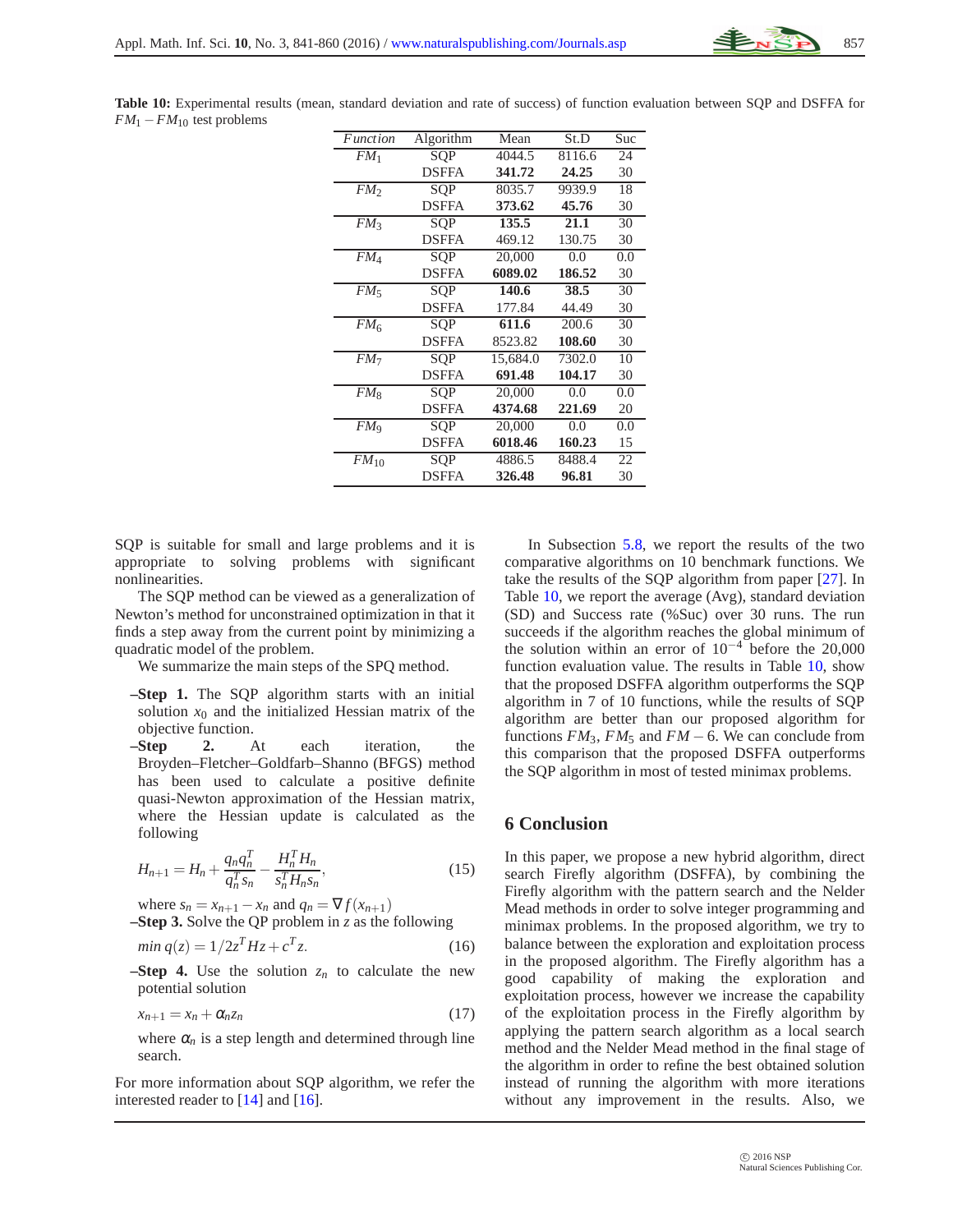

intensely test DSFFA algorithm on 17 benchmark functions 7 integer programming problems and 10 minimax problems. Moreover, we compare the proposed algorithm against other 5 algorithms to investigate its performance for solving integer programming problems and 4 algorithms to test its performance for solving minimax problems. Furthermore, the numerical results indicate that the proposed DSFFA algorithm is a promising algorithm and suitable to find a global optimal solution or near optimal solution of the tested functions with their different properties in reasonable time.

### **Acknowledgments**

The research of the 1st author is supported in part by the Natural Sciences and Engineering Research Council of Canada (NSERC). The postdoctoral fellowship of the 2nd author is supported by NSERC.

#### **References**

- <span id="page-17-11"></span>[1] T. Apostolopoulos and A. Vlachos, Application of the firefly algorithm for solving the economic emissions load dispatch problem, International Journal of Combinatorics, Volume 2011, 2011.
- <span id="page-17-8"></span>[2] S. K. Azad and S. K. Azad, Optimum design of structures using an improved firefly algorithm, International Journal of Optimization in Civil Engineering, Vol. 1, No. 2, pp. 327– 340, 2011.
- <span id="page-17-15"></span>[3] N. Bacanin and M. Tuba, Artificial Bee Colony (ABC) algorithm for constrained optimization improved with genetic operators, Studies in Informatics and Control, Vol. 21, Issue 2, pp. 137–146, 2012.
- <span id="page-17-16"></span>[4] N. Bacanin, I. Brajevic and M. Tuba, Firefly algorithm applied to integer programming problems, Recent Advances in Mathematics, 2013.
- <span id="page-17-6"></span>[5] H. Banati and M. Bajaj, Firefly based feature selection approach, Int. J. Computer Science Issues, Vol. 8, No. 2, pp. 473–480, 2011.
- <span id="page-17-17"></span>[6] J.W. Bandler, and C. Charalambous, Nonlinear programming using minimax techniques. Journal of Optimization Theory and Applications, Vol. 13, pp. 607–619, 1974.
- <span id="page-17-9"></span>[7] B. Basu and G. K. Mahanti, Firefly and artificial bees colony algorithm for synthesis of scanned and broadside linear array antenna, Progress in Electromagnetic Research B., Vol. 32, pp.169–190, 2011.
- <span id="page-17-21"></span>[8] B. Borchers and J.E. Mitchell, Using an interior point method in a branch and bound algorithm For integer programming, Technical Report, Rensselaer Polytechnic Institute, July 1992.
- <span id="page-17-22"></span>[9] B. Borchers and J.E. Mitchell, A computational comparison of branch and bound and outer approximation methods for 0-1 mixed integer nonlinear programs, Computers and Operations Research, Vol. 24, No. 8, pp. 699–701, 1997.
- <span id="page-17-10"></span>[10] A. Chatterjee, G. K. Mahanti, and A. Chatterjee, Design of a fully digital controlled reconfigurable switched beam

conconcentric ring array antenna using firefly and particle swarm optimization algorithm, Progress in Electromagnetic Research B., Vol. 36, pp. 13–131, 2012.

- <span id="page-17-3"></span>[11] S. A. Chu, P.-W. Tsai, and J.-S. Pan. Cat swarm optimization. Lecture Notes in Computer Science (including subseries Lecture Notes in Artificial Intelligence and Lecture Notes in Bioinformatics), Vol. 4099, LNAI, pp. 854–858, 2006.
- <span id="page-17-12"></span><span id="page-17-0"></span>[12] D. Z. Du and P.M. Pardalose, Minimax and applications, Kluwer, 1995.
- [13] M. Dorigo, Optimization, Learning and Natural Algorithms, Ph.D. Thesis, Politecnico di Milano, Italy, 1992.
- <span id="page-17-25"></span>[14] R. Fletcher, Practical method of optimization, Vol.1 & 2, John Wiley and Sons, 1980.
- <span id="page-17-7"></span>[15] A. H. Gandomi, X. S. Yang, and A. H. Alavi, Cuckoo search algorithm: a metaheuristic approach to solve structural optimization problems, Engineering with Computers, Vol. 27, article DOI 10.1007/s00366-011-0241-y, 2011.
- <span id="page-17-26"></span>[16] P. E. Gill, W. Murray and M.H. Wright, Practical Optimization, Academic Press, London, 1981.
- <span id="page-17-20"></span>[17] A. Glankwahmdee, J.S. Liebman and G.L. Hogg, Unconstrained discrete nonlinear programming. Engineering Optimization, Vol. 4, pp. 95–107, 1979.
- <span id="page-17-18"></span>[18] F.S. Hillier and G. J. Lieberman, Introduction to operations research, MCGraw-Hill, 1995.
- <span id="page-17-4"></span>[19] M.H. Horng, Y.X. Lee, M.C. Lee and R.J. Liou, Firefly metaheuristic algorithm for training the radial basis function network for data classification and disease diagnosis, in: Theory and New Applications of Swarm Intelligence (Edited by R. Parpinelli and H. S. Lopes), pp. 115–132, 2012.
- <span id="page-17-5"></span>[20] M. H. Horng, Vector quantization using the firefly algorithm for image compression, Expert Systems with Applications, Vol. 39, pp. 1078–1091, 2012.
- <span id="page-17-19"></span>[21] R. Hooke and T. A. Jeeves, Direct search , Solution of numerical and statistical problems, J. Assoc. Comput. Mach., pp. 212–229, 1961.
- <span id="page-17-24"></span>[22] A. C. P. Isabel, E. Santo and E. Fernandes, Heuristics pattern search for bound constrained minimax problems, computational science and its applications- Vol. 6784, pp. 174–184, ICCSA 2011.
- <span id="page-17-13"></span>[23] R. Jovanovic and M. Tuba, An ant colony optimization algorithm with improved pheromone correction strategy for the minimum weight vertex cover problem, Applied Soft Computing, Vol. 11, Issue 8, pp. 5360–5366, 2011.
- <span id="page-17-14"></span>[24] R. Jovanovic and M. Tuba, Ant colony optimization algorithm with pheromone correction strategy for minimum connected dominating set problem, Computer Science and Information Systems (ComSIS), Vol. 9, Issue 4, Dec 2012.
- <span id="page-17-1"></span>[25] D. Karaboga and B. Basturk. A powerful and efficient algorithm for numerical function optimization: artificial bee colony (abc) algorithm. Journal of global optimization, Vol. 39, No. 3, pp. 459–471, 2007.
- <span id="page-17-2"></span>[26] J. Kennedy and R. C. Eberhart, Particle swarm optimization, Proceedings of the IEEE International Conference on Neural Networks, Vol. 4, pp. 1942–1948, 1995.
- <span id="page-17-23"></span>[27] E.C. Laskari, K.E. Parsopoulos and M.N. Vrahatis, Particle swarm optimization for integer programming, Proceedings of the IEEE 2002 Congress on Evolutionary Computation, Honolulu (HI), pp. 1582–1587, 2002.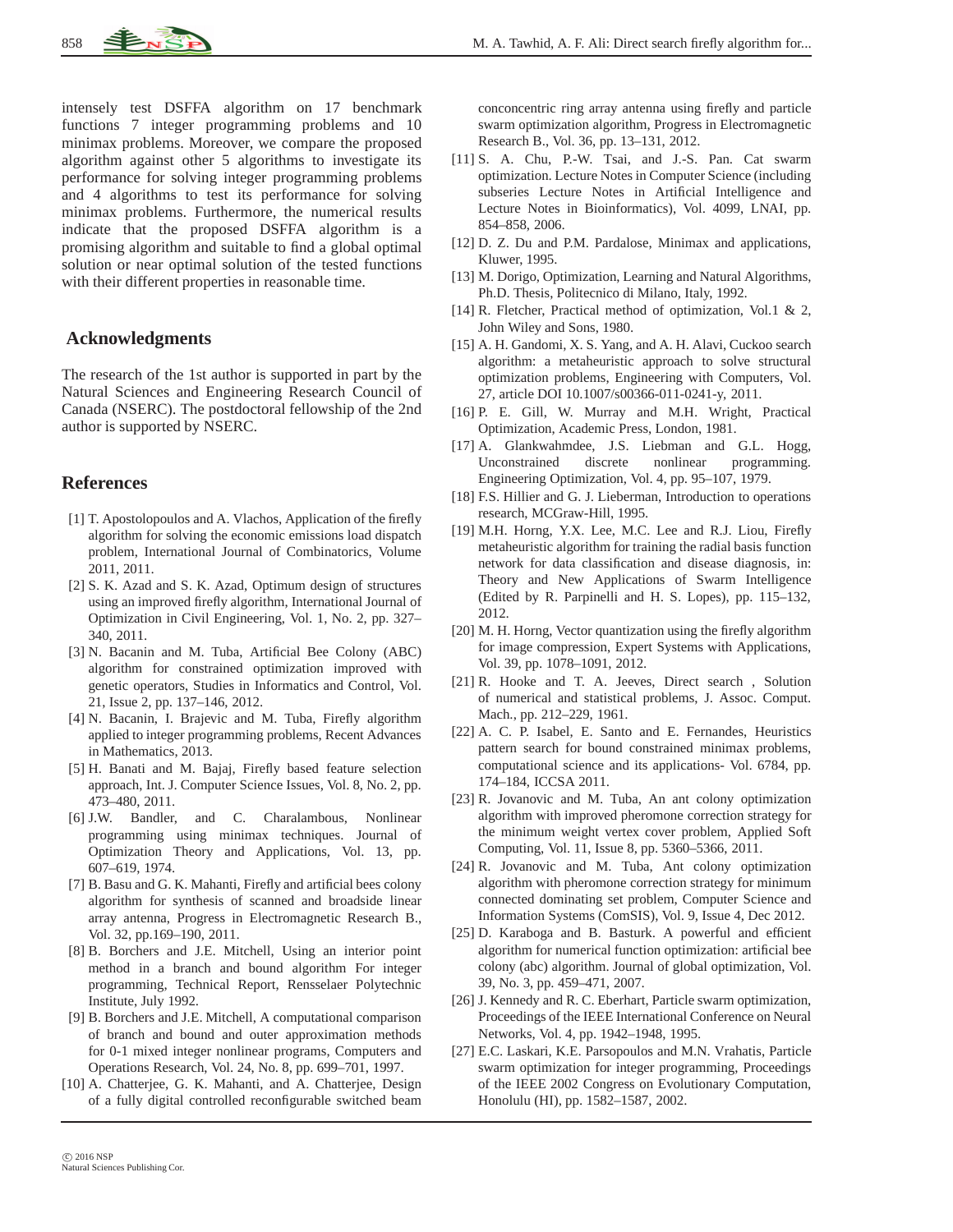- <span id="page-18-24"></span>[28] E. L. Lawler and D. W. Wood, Branch and bound methods: A Survey, Operations Research, Vol. 14, pp. 699–719, 1966.
- <span id="page-18-6"></span>[29] X. L. Li, Z.J. Shao, and J.X. Qian, Optimizing method based on autonomous animats: Fish-swarm algorithm. Xitong Gongcheng Lilun yu Shijian/System Engineer- ing Theory and Practice, Vol. 22, No. 11, pp. 32, 2002.
- <span id="page-18-17"></span>[30] G. Liuzzi, S. Lucidi and M. Sciandrone, A derivative-free algorithm for linearly constrained finite minimax problems. SIAM Journal on Optimization, Vol. 16, pp. 1054–1075, 2006.
- <span id="page-18-27"></span>[31] L. Lukan and J. Vlcek, Test problems for nonsmooth unconstrained and linearly constrained optimization, Technical report 798, Institute of Computer Science, Academy of Sciences of the Czech Republic, Prague, Czech Republic, 2000.
- <span id="page-18-21"></span>[32] S. Lukasik and S. Zak, Firefly algorithm for continuous constrained optimization tasks, in Proceedings of the International Conference on Computer and Computational Intelligence (ICCCI 09), N.T. Nguyen, R. Kowalczyk, and S.-M. Chen, Eds., Vol. 5796 of LNAI, pp. 97–106, Springer, Wroclaw, Poland, October 2009.
- <span id="page-18-25"></span>[33] V.M. Manquinho, J.P. Marques Silva, A.L. Oliveira and K.A. Sakallah, Branch and bound algorithms for highly constrained integer programs, Technical Report, Cadence European Laboratories, Portugal, 1997.
- <span id="page-18-19"></span>[34] J. A. Nelder and R. Mead, A simplex method for function minimization, Computer journal, Vol. 7, pp. 308–313, 1965.
- <span id="page-18-11"></span>[35] G. L. Nemhauser, A.H.G. Rinnooy Kan and M.J. Todd, editor. Handbooks in OR & MS, volume 1, Elsevier, 1989.
- <span id="page-18-28"></span>[36] K. E. Parsopoulos and M.N. Vrahatis, Unified particle swarm optimization for tackling operations research problems. in Proceeding of IEEE 2005 swarm Intelligence Symposium, Pasadena, USA, pp. 53–59, 2005.
- <span id="page-18-9"></span>[37] S. Palit, S. Sinha, M. Molla, A. Khanra and M. Kule, A cryptanalytic attack on the knapsack cryptosystem using binary Firefly algorithm, in: 2nd Int. Conference on Computer and Communication Technology (ICCCT), 15-17 Sept 2011, India, pp. 428–432, 2011.
- <span id="page-18-0"></span>[38] M. K. Passino, Biomimicry of bacterial foraging for distributed optimization and control, Control Systems, IEEE, Vol. 22, No. 3, pp. 52–67, 2002.
- <span id="page-18-14"></span>[39] Y. G. Petalas, K.E. Parsopoulos and M. N. Vrahatis, Memetic particle swarm optimization, Ann Oper Res, Vol. 156, pp. 99–127, 2007.
- <span id="page-18-18"></span>[40] E. Polak, J.O. Royset and R.S. Womersley, Algorithms with adaptive smoothing for finite minimax problems, Journal of Optimization Theory and Applications, Vol. 119, pp. 459– 484, 2003.
- <span id="page-18-23"></span>[41] S. S. Rao, Engineering optimization-theory and practice. Wiley, New Delhi, 1994.
- <span id="page-18-22"></span>[42] G. Rudolph, An evolutionary algorithm for integer programming. In: Davidor Y, Schwefel H-P, Mnner R (eds), pp. 139–148. Parallel Problem Solving from Nature Vol. 3, 1994.
- <span id="page-18-7"></span>[43] M.K. Sayadi M. K., R. Ramezanian and N. N. Ghaffari, A discrete firefly meta-heuristic with local search for makespan minimization in permutation flow shop scheduling problems, Int. J. of Industrial Engineering Computations, Vol. 1, pp. 1–10, 2010.
- <span id="page-18-26"></span>[44] H. P. Schwefel, Evolution and optimum seeking, New York, Wiley, 1995.
- <span id="page-18-3"></span>[45] R. Tang, S. Fong, X.S. Yang, and S. Deb, Wolf search algorithm with ephemeral memory. In Digital Information Management (ICDIM), 2012 Seventh International Conference on Digital Information Management, pp. 165–172, 2012.
- <span id="page-18-2"></span>[46] D. Teodorovic and M. DellOrco, Bee colony optimization cooperative learning approach to complex transportation problems. In Advanced OR and AI Methods in Transportation: Proceedings of 16th MiniEURO Conference and 10th Meeting of EWGT (13-16 September 2005).Poznan: Publishing House of the Polish Operational and System Research, pp. 51–60, 2005.
- <span id="page-18-13"></span>[47] M. Tuba, N. Bacanin and N. Stanarevic, Adjusted artificial bee colony (ABC) algorithm for engineering problems, WSEAS Transaction on Computers, Vol. 11, Issue 4, pp. 111–120, 2012.
- <span id="page-18-15"></span>[48] M. Tuba, M. Subotic and N. Stanarevic, Performance of a modified cuckoo search algorithm for unconstrained optimization problems, WSEAS Transactions on Systems, Vol. 11, Issue 2, pp. 62–74, 2012.
- <span id="page-18-29"></span>[49] B. Wilson, A simplicial Algorithm for Concave Programming, PhD thesis, Harvard University, 1963.
- <span id="page-18-16"></span>[50] S. Xu, Smoothing method for minimax problems, Computational Optimization and Applications, Vol. 20, pp. 267–279, 2001.
- <span id="page-18-5"></span>[51] X. S. Yang, Firefly algorithm, stochastic test functions and design optimization, International Journal of Bio-Inspired Computation, Vol. 2, No. 2, pp. 78–84, 2010.
- <span id="page-18-20"></span>[52] X. S. Yang, Nature-Inspired Metaheuristic Algorithms, Luniver Press, UK, 2008.
- <span id="page-18-4"></span>[53] X. S. Yang, Firefly algorithms for multimodal optimisation, Proc. 5th Symposium on Stochastic Algorithms, Foundations and Applications, (Eds. O. Watanabe and T. Zeugmann), Lecture Notes in Computer Science, Vol. 5792: pp. 169–178, 2009.
- <span id="page-18-1"></span>[54] X. S. Yang. A new metaheuristic bat-inspired algorithm. Nature Inspired Cooperative Strategies for Optimization (NICSO 2010), pages 6574, 2010.
- <span id="page-18-8"></span>[55] X. S. Yang, Swarm-based metaheuristic algorithms and nofree-lunch theorems, in: Theory and New Applications of Swarm Intelligence (Eds. R. Parpinelli and H. S. Lopes), Intech Open Science, pp. 1–16, 2012.
- <span id="page-18-10"></span>[56] A. Yousif, A. H. Abdullah, S. M. Nor, and A. A. Abdelaziz, Scheduling jobs on grid computing using firefly algorithm, J. Theoretical and Applied Information Technology, Vol. 33, No. 2, pp. 155–164, 2011.
- <span id="page-18-12"></span>[57] S. Zuhe, A. Neumaier and M.C. Eiermann, Solving minimax problems by Interval Methods, BIT, Vol. 30, pp. 742–751, 1990.